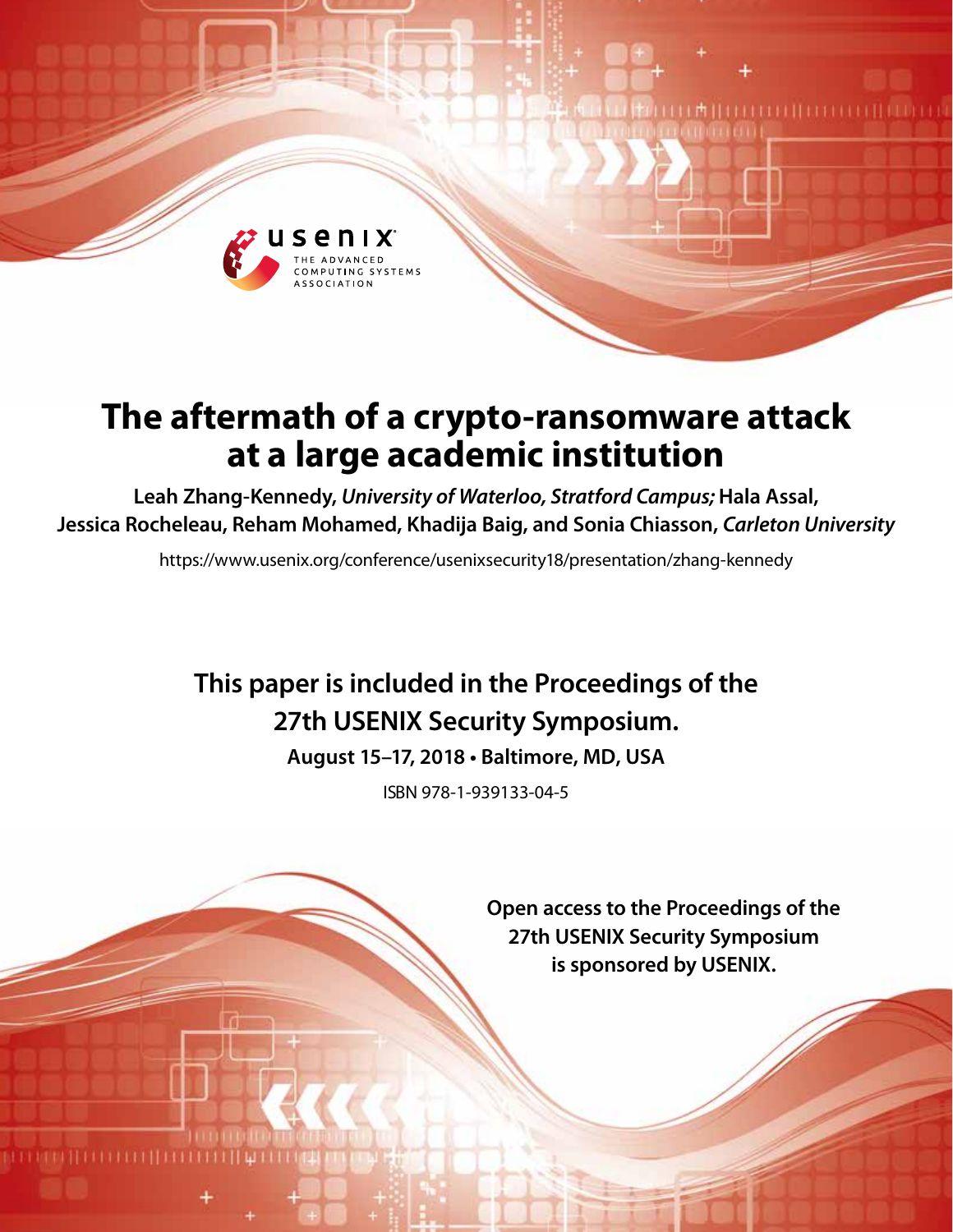## The aftermath of a crypto-ransomware attack at a large academic institution

Leah Zhang-Kennedy<sup>1</sup>, Hala Assal<sup>2</sup>, Jessica Rocheleau<sup>3</sup>, Reham Mohamed<sup>4</sup>, Khadija Baig<sup>5</sup>, and Sonia Chiasson<sup>6</sup>

> <sup>1</sup>*University of Waterloo, Stratford Campus, Canada* 2-6*Carleton University, Ottawa, Canada*

## Abstract

In 2016, a large North American university was subject to a significant crypto-ransomware attack and did not pay the ransom. We conducted a survey with 150 respondents and interviews with 30 affected students, staff, and faculty in the immediate aftermath to understand their experiences during the attack and the recovery process. We provide analysis of the technological, productivity, and personal and social impact of ransomware attacks, including previously unaccounted secondary costs. We suggest strategies for comprehensive cyber-response plans that include human factors, and highlight the importance of communication. We conclude with a *Ransomware Process for Organizations* diagram summarizing the additional contributing factors beyond those relevant to individual infections.

## 1 Introduction

In the Fall of 2016, a large North American university was subject to a crypto-ransomware attack. The attack occurred just before the start of the exam period and coincided with major national scholarship application deadlines. The malware compromised Windows computers accessible from the university's main network during off-hours, infecting computers that were powered on and propagated through the network overnight. Exact details of the attack were never made public (and cannot be disclosed here), but the attack impacted many computers belonging to research groups, academic departments, and all levels of university services.

Initially described by the university as a "network interruption", most of the university's computer systems were temporarily shutdown or taken offline to contain damage. The university did not pay the demanded ransom of 39 bitcoins (approximately \$38,000 at the time) to release the encrypted files. Immediate recovery efforts took several days, with the productivity impact being felt by users for weeks post-attack.

Most current ransomware falls under one of two general categories: *lockers/blockers*, which focuses on disabling resources such as denying access to the device, and *crypto*, which encrypts data files on the infected device and withholds access to the decryption key. In both cases, the attackers request ransom to regain access [19, 38]. In this paper, we primarily concentrate on crypto-ransomware, as was used in this incident.

There is a significant rise in ransomware infections within organizations [18, 29]. Given the prevalence of this threat, it is critical that we understand its impact on organizations. The technical tasks in the aftermath of such an attack such as containing the threat and returning the systems to a functional state are clearly of vital importance, but an attack of this scale also has significant impact on the individuals within the organization. Our aim was to understand the immediate and longer-term impact of this incident on end-users in hopes of learning how organizations can better prepare and respond. As researchers, we were not involved in the recovery efforts; our intention was to learn from the incident as third-party observers, not to assign blame or criticize. Rarely do we have the opportunity to conduct research studies with a large number of victims of cybercrime in the immediate aftermath of the incident; we believe that the timesensitive data collected here offers valuable insight.

We conducted a survey with 150 respondents and interviews with 30 affected students, staff, and faculty to understand their experiences during the attack and the recovery process. Our main contributions are: (1) analysis of the technological, productivity, and personal and social impact of ransomware attacks, including previously unaccounted secondary costs, (2) strategies for the development of a comprehensive cyber-response that include human factors and highlights the importance of communication, and (3) a refined *Ransomware Process for Organizations* diagram summarizing the additional contributing factors beyond individual infections.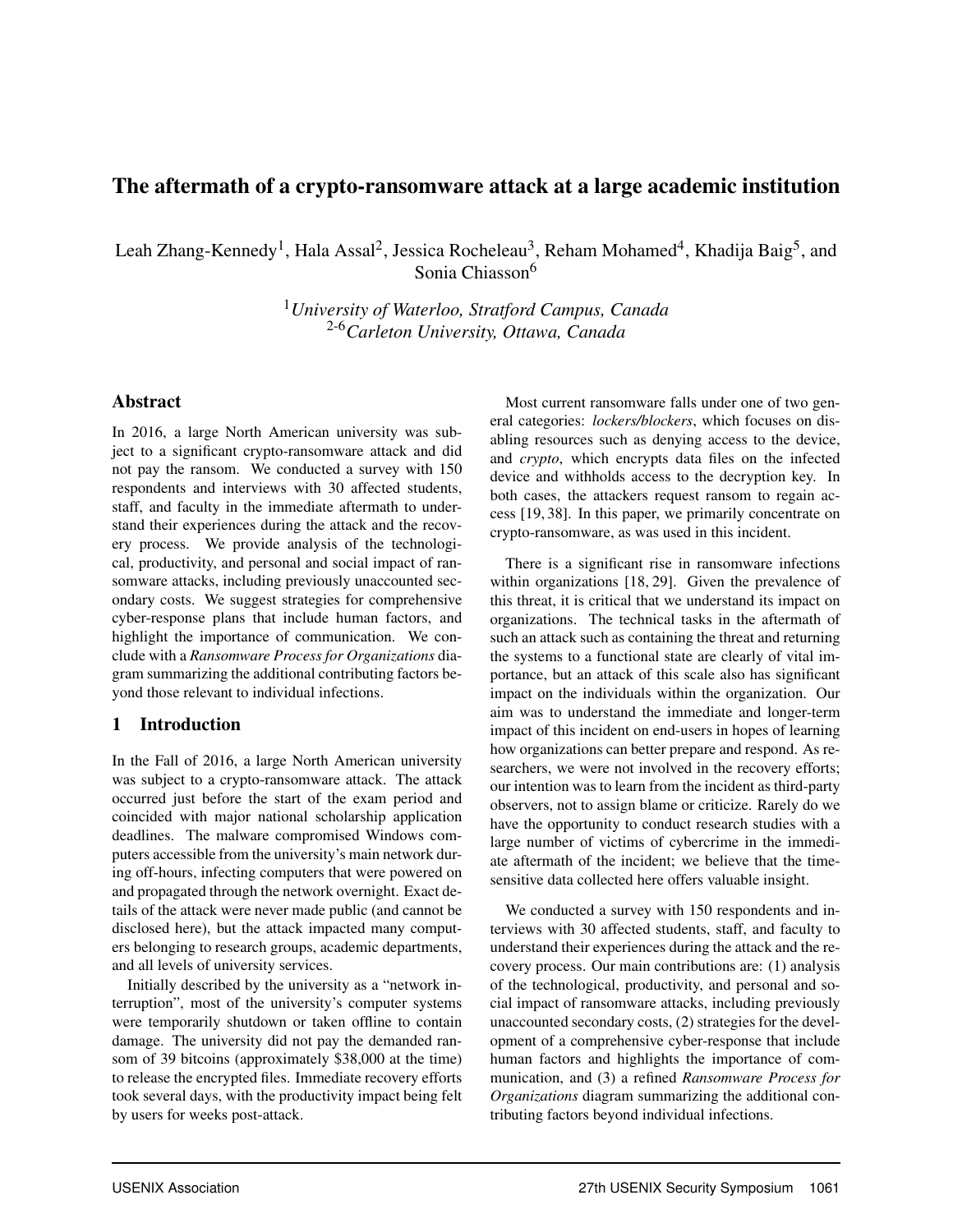## 2 Background and Related Work

Although the first instances of ransomware can be traced back approximately 30 years, the surge in modern ransomware began in 2005 [19, 33], with a dramatic increase in prevalence [27] and research attention since 2015. A 2018 literature survey and taxonomy by Al-Rimy, Maarof, and Shaid [2] offers a recent overview of the research landscape, while Scaife, Traynor, and Butler [35] present a great introduction to the subject.

Technical Efforts: Most of the research has focused on the technical aspects of ransomware. Several proactive or preventative techniques have recently been been proposed, such as UNVEIL [20], ShieldFS [8], Crypto-Drop [34], and PayBreak [22] which operate at the operating system and filesystem levels to detect and correct suspicious activity, or FlashGuard [16], which uses the firmware-level recovery properties of solid state drives (SSD) to recover without explicit backups. Among others, some have worked on improving detection by devising new techniques for identifying obfuscated binaries [26] and for automated behavioral analysis to extract footprints [7] to identify ransomware and other malware.

Organizational Considerations: If the malware is *correctly* implemented, recovery once systems have been infected is largely a matter of re-imaging and restoring from backups [35] since decryption is infeasible. Even if successful, this process is usually slow and painstaking [40, 41], and is only as reliable as the latest backups. It can leave organizations with significant downtime, productivity loss, and revenue losses [24, 29]. According to Sophos, the median cost to organizations for recovering from a ransomware attack in 2017 was US\$133,000 [38]. Kaspersky Labs [18] report that 47% of medium-sized business spend several days to restore access to encrypted data and 25% spend several weeks.

In the absence of backups or if the backup files are also encrypted, the victim may have little choice but to pay the ransom in hope to that decryption key will restore the affected files. The decision of whether to pay the ransom is contentious [9,24]. Statistics relating to how much and how often victims pay the ransom are unreliable given that there is no onus to report such actions. Estimates range from 25% to 65% [10, 15, 29]. Organizations are increasingly targeted, particularly by malware designed to quickly spread across networks, and are proportionally being demanded to pay larger ransoms [29]. The most common expert advice to organizations is to not pay the ransom [9, 10, 17, 24, 31], but others suggest that paying the attacker may be worth the risk since, without the decryption key, organization could further suffer from lost productivity and expenses spent on recovery [41].

Human Involvement: Other work highlights that ransomware prevention, mitigation, and recovery require a socio-technical approach including active involvement of users through appropriate security practices [37]. Luo and Liao [23] recommend that prevention of ransomware threats in organizations should focus on awareness education for both upper management and employees.

In a personal account of dealing with ransomware [3], Ali defined a "ransomware process" that starts with infection and the victim recognizing the problem through the loss of functionality/data. The victim decides whether to pay the ransom, leading to functionality/data being returned or possibly lost for good. In some cases, the attackers offer an extension or increase the ransom, returning to the payment decision process. Although this is a good general illustration of the ransomware response process, this simplified decision tree does not take into account ransom decisions made by business and organization and how end-users fit within this process.

While there are clear human consequences to ransomware attacks, research including users is limited. Redemption [21], a recent OS protective mechanism requiring user input on whether to terminate suspicious processes was found to have acceptable usability. Forget et al. [12] describe the circumstances surrounding a ransomware infection observed during a longitudinal study, but this was not the focus of their work.

Shinde et al. [36] conducted a survey with 23 Dutch end-users and interviews with 2 ransomware victims. Their results suggest that payment by victims to attackers is very low due to the victims' distrust of the attackers. Furthermore, poor technical knowledge of the payment methods may create barriers for victims intending to pay the ransom. Additionally, the survey suggests low awareness of ransomware in corporate settings and that users rely on IT departments for malware prevention and attack response. In reality, however, interviewed victims relied on colleagues for help and continued to be unaware of possible mitigation strategies after the attack. The study offered an interesting preliminary look into end-users' experiences and perceptions of ransomware, but a larger sample size is needed to confirm the results.

Given the limited research involving users, we seized this opportunity to collect time-sensitive data in the immediate aftermath of a 2016 ransomware attack.

## 3 Our Approach

We conducted two studies to understand the impact of this attack on end-users: an online survey with 150 participants ("respondents" hereafter) and interviews with 30 participants ("interviewees" hereafter) who were personally affected by the attack. Participation was open to all university students, staff, and faculty members.

Participants were recruited through posters, emails, and social media. The purpose of the study was dis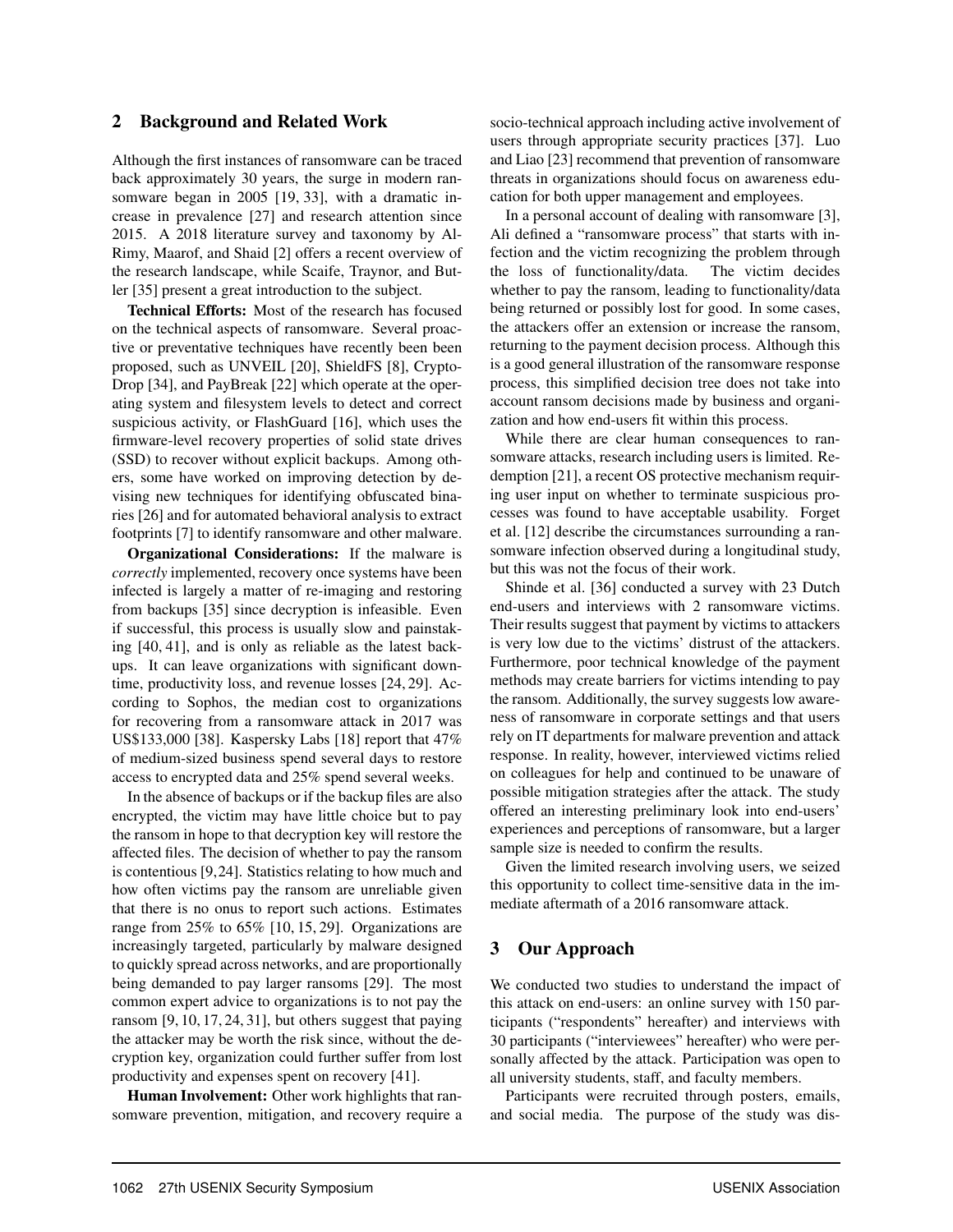closed as "to understand the effects of the campus-wide 'network interruption' on the university community". To ensure accurate recollection of the events, we collected data within six weeks of the initial attack. Both studies were cleared by our institution's Research Ethics Board.

### 4 Survey Methodology

We conducted an anonymous online survey, hosted by Qualtrics<sup>TM</sup> with 90 females and 60 males ( $n = 150$ ), having an average age of 35.6 years. Respondents consisted of students (38%), university staff (31%), and faculty members (13%) from a wide range of academic backgrounds; 25% of respondents have a technical background. Most respondents (77%) used devices with a Windows operating system on campus; some used Mac  $(13\%)$ , Linux  $(8\%)$ , or other types  $(2\%)$  of systems.

We iterated the survey questions and pilot tested them with colleagues. The survey (see Appendix B) consisted of multiple choice, 5-point Likert-type questions, and open-ended questions. It reconstructed and retroactively assessed participants' thoughts, emotions and behaviours during the attack; their post- and pre-attack security practices; and their impressions on how the university managed the situation and how its emergency protocols for cyber-attacks can be improved. The survey was done on a volunteer basis and took approximately 30 minutes they were not compensated for their participation.

The researchers summarized quantitative responses using descriptive statistics. We verified that the skewness and kurtosis was within  $\pm 2$ , which are acceptable values for normal univariate distributions [11]. Additionally, we tested whether there are differences in the data collected from respondents with and without technical backgrounds. Responses to open-ended questions were analyzed using Inductive Qualitative Analysis [6]. During the round-1 of coding, one author open-coded qualitative survey data. Codes were identified based on an inductive approach where the meaning of the codes are strongly linked to the data [30]. For example, one respondent described how he felt after finding out about the attack: "I was pretty upset that [the university] had not communicated the issues through email or a website update". The response was initially coded as *Upset*. During round-2 of coding, two authors worked together to review and refine the codes, merging codes with similar meaning. For example, Round-1 of coding of a question about prominent feelings during the attack generated 19 codes, which were later reduced to 15 after Round-2. For instance, the code *Upset* was merged with *Angry* to create the concatenated code *Upset/Angry*. After assigning the codes, they were treated like other nominal or categorical data. Where appropriate, the frequencies of different responses were counted and reported.



Figure 1: Technological impact on individuals.

## 5 Survey Results

When reporting the survey results, Likert-scale data is presented with means and standard deviations, where  $5 =$ most positive and  $1 =$  most negative.

## 5.1 Impact

We inquired about the direct impacts of the incident to gain a sense of the magnitude of the event. We note that this was a voluntary survey and users who had been directly infected were probably more likely to respond.

Technological impact: Figure 1 summarizes the reported effects of the attack on users. Most severely, 43% of respondents reported that their work ( $n = 56$ ) and personal computers  $(n = 8)$  had been infected, and the majority reported disruptions of varying severity; only 15%  $(n = 22)$  were reportedly unaffected by the incident. In total,  $31\%$  ( $n = 47$ ) of respondents said they experienced some type of data loss during the attack, which 25%  $(n = 37)$  are personal or work related: 16%  $(n = 24)$  were able to recover it through backups and  $15\%$  ( $n = 23$ ) experienced permanent data loss. Restoring access to essential services/computers reportedly took more than three days for the majority  $64\%$  ( $n = 96$ ) of respondents; however, 25% (*n* = 37) had services/computers restored within a day and  $12\%$  ( $n = 18$ ) did not lose access at all or did not use the affected resources and services. We also asked respondents to estimate the magnitude of the attack. Responses highlight some of the confusion surrounding what was really happening on campus. Estimates ranged from 5 to 50,000 infected computers, with a median response of 500.

Personal and social impact: Other impacts on respondents included the loss of productivity and time for restoring files and resources, and emotional effects, such as stress. Figure 2 captures the emotional impact of the attack on respondents as summarized from an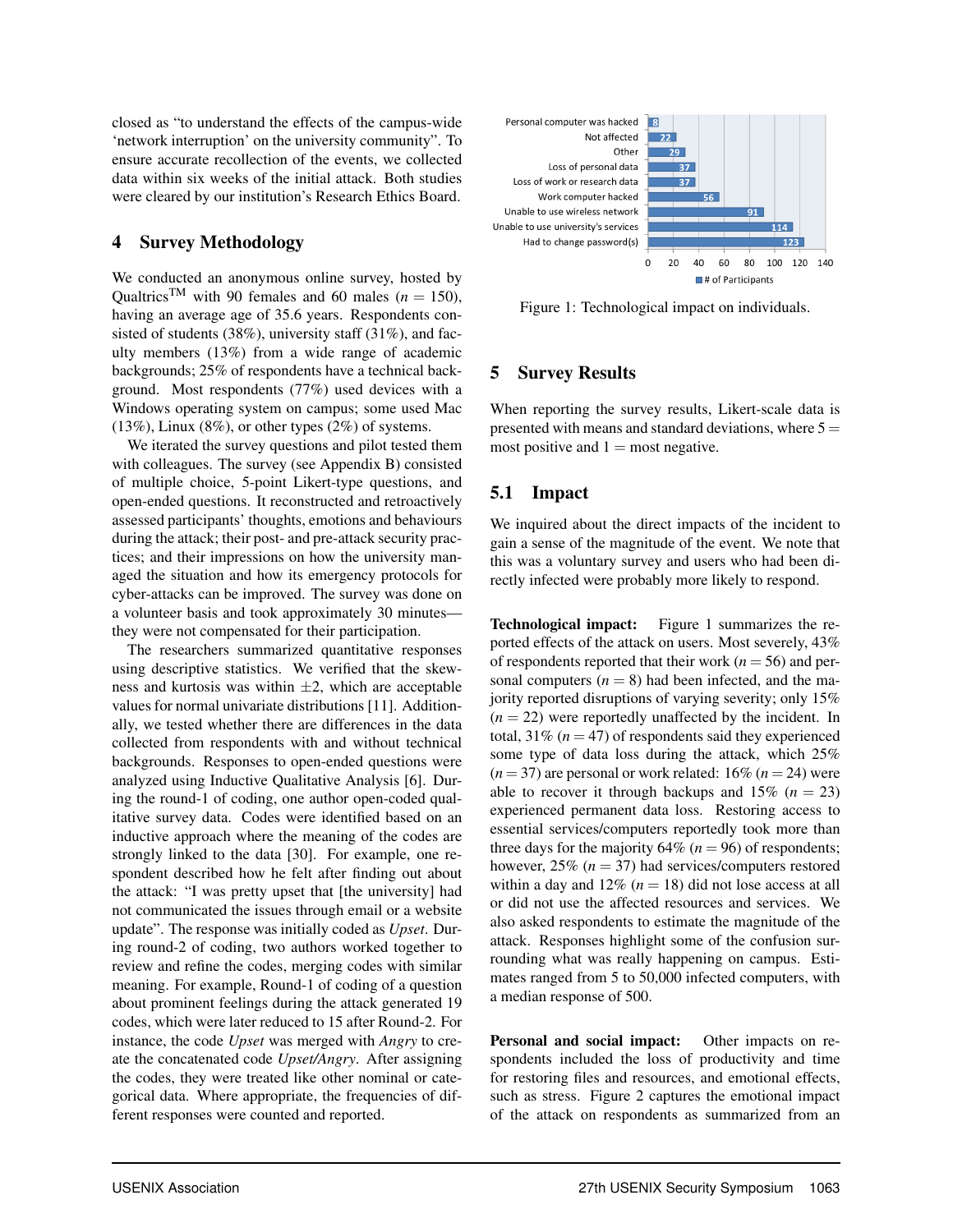

Figure 2: Prominent emotional impact on individuals.

open-ended question. Prominent feelings evoked by the cyber-attack were "worried" and "concerned" about personal and work data, "frustrated" and "annoyed" about the loss of productivity and poor communication, and "shocked" and "surprised" that a large university could be breached. Respondents said data loss was their greatest fear during the attack  $(n = 51)$ . This is followed by the fear of unauthorized access or theft of personal and financial information  $(n = 38)$ . Some were concerned about negative consequences of lost productivity  $(n = 27)$ , such as missing deadlines, and others worried about infected/encrypted computers  $(n = 17)$ .

#### 5.2 Risk Perception

One side-effect of such incidents is individuals' shaken confidence in the organization and increased risk perception. When asked, 57% of respondents  $(n = 86)$  believed the university could have prevented the attack. Most respondents said they were not worried about cybersecurity attacks before the incident  $(M = 2.5, SD = 1.2)$ , but their worry increased after the attack ( $M = 3.5$ ,  $SD = 1.1$ ).

We now report on a series of questions relating to respondents' risk perception before, during, and after the attack. Respondents felt least vulnerable before the attack, followed by a sharp spike in concern during the attack. In the weeks following the attack, the level of concern dropped but respondents remained wary or unsure, pointing to the lingering effects of such incidents.

Likelihood of compromise: We first asked about the likelihood of compromise for various services, data, and computers, on a scale of  $1 = \text{very unlikely to } 5 = \text{very}$ likely. Results are summarized in Figure 3. Before the attack, all services, data, and resources were perceived as unlikely to be compromised  $(M = 2.1$  to 2.6). Naturally, the perceived likelihood of compromise was highest during the attack ( $M = 2.5$  to 4.2), with all university resources perceived as vulnerable. The perceived risk reduced somewhat after the attack  $(M = 2.7$  to 3.8)



Figure 3: Mean perceived likelihood of compromise for resources at three time points.  $(5 = \text{most likely})$ 

but remained above neutral for all university resources. The two resources not managed by the university, mobile devices and personal computers, were considered least vulnerable, suggesting that respondents attributed the increased risk directly to the organization's resources as opposed to generally increasing their wariness.

Prior work on users' computer security behaviour in an organizational context suggests that users' behaviour relating to secure choices is based on users' perception of the risk [4, 28]. In this incident, respondents viewed the attack and associated risks as directed at the university rather than individual users. The implication of the perceived negligible risk to individual users suggests that large-scale cyber-attacks on organizations may not significantly change end-users' security behaviour in the long term. We elaborate on the effect of the attack on end-users' security behaviour in Section 5.3.

Confidence in security measures: Respondents' confidence in the university's ability to protect their data on the university network was somewhat confident before the attack  $(M = 3.8, SD = 1.1)$ , doubtful during the attack ( $M = 2.5$ ,  $SD = 1.2$ ), and nearly neutral ( $M = 2.8$ ,  $SD = 1.3$ ) post-attack. Following a similar pattern, respondents felt secure connecting to the university's wireless network before the attack  $(M = 4.0, SD = 1.1)$ , insecure during the attack  $(M = 2.1, SD = 1.1)$ , and neutral post-attack ( $M = 3.0$ ,  $SD = 1.2$ ).

To mitigate risks, respondents said they were likely to follow the security advice from the university's computing services; and this remained largely constant before  $(M = 3.9, SD = 1.1)$ , during  $(M = 4.2, SD = 1.1)$ , and after the attack  $(M = 4.1, SD = 1.1)$ .

#### 5.3 Security Practices

We asked respondents about their security practices before, during, and in the weeks following the attack to determine whether the attack influenced their practices.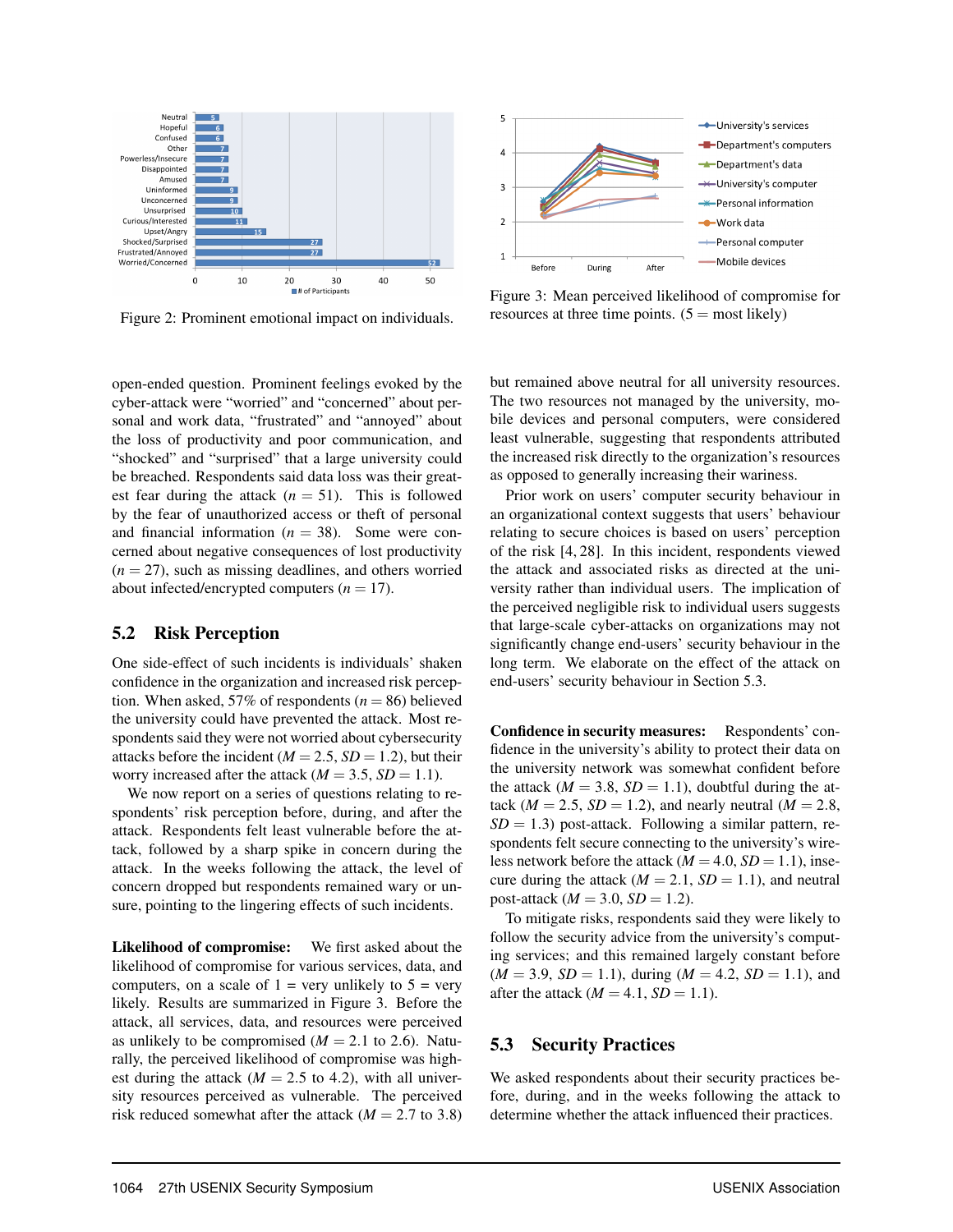

Figure 4: Security measures taken within 24hrs.

Respondents' primary security practices prior to the attack were backing-up files  $(n = 56)$  manually or automatically (e.g., saving on a network drive backed up by the university daily), avoiding clicking on suspicious links or files  $(n = 36)$ , using security software such as an antivirus ( $n = 34$ ), using strong passwords ( $n = 26$ ), and periodically changing passwords  $(n = 23)$ . Twenty-one percent  $(n = 32)$  said they had no personal security practices and relied entirely on the university's computing services for securing their computers. For context, we note that all university-managed computers run antivirus software, but some groups opt to manage their own systems, and individuals may also use their own computers on campus. Among other security measures, the university also had a relatively stringent password policy.

Respondents reported a clear increase in "emergency" measures to protect resources in the 24 hours after the attack, often at the cost of productivity. Figure 4 shows the most common actions were disconnecting from the wireless network ( $n = 111$ ), avoiding university services ( $n =$ 101), turning off Windows computers  $(n = 95)$ , changing passwords  $(n = 94)$ , disconnecting from the wired network ( $n = 78$ ), and backing-up data ( $n = 56$ ). Some engaged in running  $(n = 41)$  and updating  $(n = 31)$  antivirus software, and turning-off mobile devices  $(n = 31)$ . A few respondents using Mac  $(n = 23)$  and Linux  $(n = 8)$ operating systems also turned off their computers.

In the longer term, security practices of  $42\%$  ( $n = 63$ ) of respondents were unchanged by the attack. Others backed up data more frequently  $(n = 24)$ , avoided saving on local drives  $(n = 16)$ , changed their passwords  $(n = 15)$ , and made other small changes  $(n = 32)$ . There was a slight increase in respondents' rate of data backup, with 73%  $(n = 109)$  backing-up at least once a month after the attack compared to  $66\%$  ( $n = 99$ ) prior.

We asked whether the incident had encouraged respondents to learn more about cybersecurity; most were indifferent ( $M = 3.3$ ,  $SD = 1.0$ ). Respondents felt that this rather significant incident was 'something that happened' which was out of their control and saw little need to increase their cybersecurity knowledge in response.



Figure 5: Source of "network interruption" notification.

## 5.4 Communication

We asked respondents when and how they learned about the attack. Sixty-nine percent of participants said they first learned about the "network interruption" (as it was initially called) before noon on the day of the attack  $(n = 104)$ . The rest found out later that day  $(n = 27)$ , or could not precisely recall  $(n = 19)$ . Figure 5 shows how users first discovered the "network interruption". The majority were informed through word-of-mouth or through the news and social media. Only  $12\%$  ( $n = 18$ ) said they were first notified officially by the university.

Many respondents were somewhat dissatisfied with the official university communications during the attack  $(M = 2.6, SD = 1.3)$ . In particular, they felt the information provided did not address their specific concerns  $(M = 2.4, SD = 1.3)$ , and reassured them only a little  $(M = 2.1, SD = 1.2)$ . They found the communication somewhat confusing  $(M = 2.4, SD = 1.3)$ , and felt it neither decreased  $(M = 2.2, SD = 1.2)$  nor increased their worry ( $M = 2.4$ ,  $SD = 1.2$ ). The information did not help respondents understand what they should do  $(M = 2.6, SD = 1.3)$ , or inform them of preventive steps they should take in the future ( $M = 2.3$ ,  $SD = 1.2$ ).

During and after the attack, half of respondents attempted direct communication with the university's IT staff for information. Respondents reported in-person communication ( $n = 35$ ), email ( $n = 27$ ), phone calls  $(n = 41)$ , and leaving voice messages  $(n = 19)$ . The remaining 49%  $(n = 73)$  of respondents had no direct communications with the IT staff. Respondents tried a variety of methods to stay informed, primarily relying on word-of-mouth. Sixty-seven percent  $(n = 97)$  said they acquired information from friends, fellow students, faculty, or other colleagues. Social media  $(n = 87)$  and mainstream news  $(n = 59)$  were also frequent sources. To access official details, respondents checked the university's website  $(n = 81)$ , read emails from computing services  $(n = 70)$ , received updates from their departments  $(n = 67)$ , and checked internal IT websites  $(n = 16)$ .

Only 10% of respondents  $(n = 15)$  believed the university managed the situation surrounding the attack well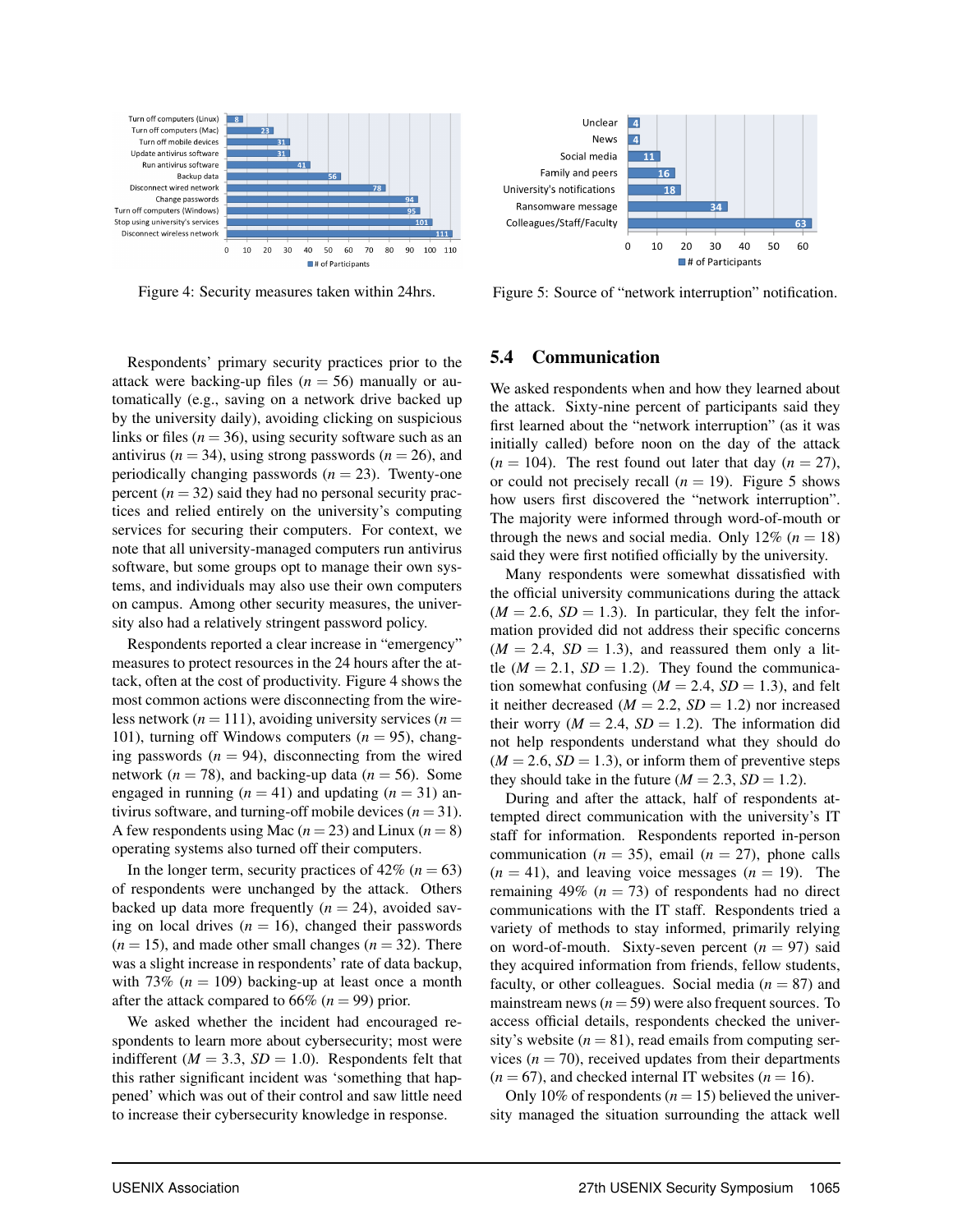and their most frequent concerns surrounded communications. Forty-eight percent of respondents  $(n = 72)$ believed that communication during and after the attack could be improved, and that there is a need for a clear cyber-attack emergency response and communication plan. Respondents offered specific suggestions, but generally, they simply needed more information, more frequently. Fifty-nine percent  $(n = 89)$  believed the situation should have been made public immediately or as soon as possible, instead of masquerading as a "network interruption". Within internal communication, respondents wanted clear details about the problem  $(n = 31)$ , specific and consistent instructions about what to do  $(n = 21)$ , more frequent updates  $(n = 15)$ , and overall improvements to the emergency notification system  $(n = 15)$ . Respondents expected a median of 5 status updates per day during the first 24 hours after an attack, twice per day for the next few days, and once a week during the following weeks.

## 5.5 Paying the ransom

When asked about the maximum ransom the university should pay, 55% percent  $(n = 83)$  of respondents said that the university should pay \$0. Of those who felt a paying might be appropriate, maximum values ranged from \$100 to \$1,000,000. In related Likert-scale questions, most reiterated that the university should not pay the ransom, neither for unlocking all of the infected computers  $(M = 1.8, SD = 1.2)$ , nor for unlocking only computers that contained important files ( $M = 2.0$ ,  $SD = 1.4$ ). Respondents were against paying the ransom because they were unsure whether the attackers would unlock the files ( $M = 3.1$ ,  $SD = 1.3$ ). However, if the university did not pay, many were also uncertain whether the university could recover lost data ( $M = 2.8$ ,  $SD = 1.3$ ).

## 5.6 Technical vs. non-technical users

Using Welch's t-tests, we did not find a significant effect in most cases between the respondents with and without technical backgrounds, except on 5 survey questions: non-technical respondents felt significantly more secure connecting to the university's wireless network before the attack  $(t(56) = -2.62, p < 0.05)$ . Non-technical respondents were significantly more likely to follow recommended protective advice before  $(t(52) = -2.52, p <$ 0.05), during  $(t(52) = -2.6, p < 0.05)$ , and after the attack  $(t(51) = -2.95, p < 0.005)$ . Lastly, the information received from the the university was significantly more confusing to non-technical users than those with technical backgrounds  $(t(70) = -2.56, p < 0.05)$ .

## 5.7 Survey summary

Our survey results revealed two main dimensions of the attack's impact on respondents from the affected organization. First, the majority of the university community suffered technological disruptions that ranged from temporary loss of access to permanent data loss. The majority of respondents who lost access to essential services/computers lost more than three days of productivity. This is an indirect cost that is difficult to quantify, particularly when also considering the impact on students. Second, we identified that a crypto-ransomware attack on an organization has a great personal and social impact on its end-users. The strong negative feelings described by our respondents suggest that the personal and social implications of such incidents are as significant and noteworthy as technological ones.

Our respondents' risk perception before, during, and after the attack suggests that an attack on an organization increases users' perceptions of risk relating to the organization during the attack, yet it has marginal effects on the perceived risk of personal resources/computers. Our survey results confirm prior research [28]; perceived susceptibility to risk is a likely determinant for users' computer security behaviour. Most security behaviour changes we observed were "reactive" rather than "proactive" and occurred within 24 hours of the attack. Our results suggest that most users are unlikely to change their computer security behaviour in the long-term because they believe cyber-security attacks on organizations are out of individual users' control.

In the event of a cyber-attack, our respondents identified that communication is paramount to an effective cyber-attack response. The quality, frequency, and promptness of information disseminated affected respondents' perceived competency of the organization and overall satisfaction as a university community member. Without an effective communication plan, information may propagate informally through word-of-mouth, which could lead to miscommunication and confusion.

## 6 Interview Methodology

We audio-recorded semi-structured interviews with 14 students, 13 staff, and 3 faculty members  $(n = 30)$ . We recruited as widely as possible, making sure to reach faculty, staff, and students across the entire campus through appropriate mailing lists, social media posts, and posters. From all who came forward, we interviewed all faculty, staff, and students who were directly affected. We also interviewed several users who were indirectly affected until we were repeatedly hearing very similar responses. Seven respondents had a technical background. Interviews were conducted in-person in a private area on cam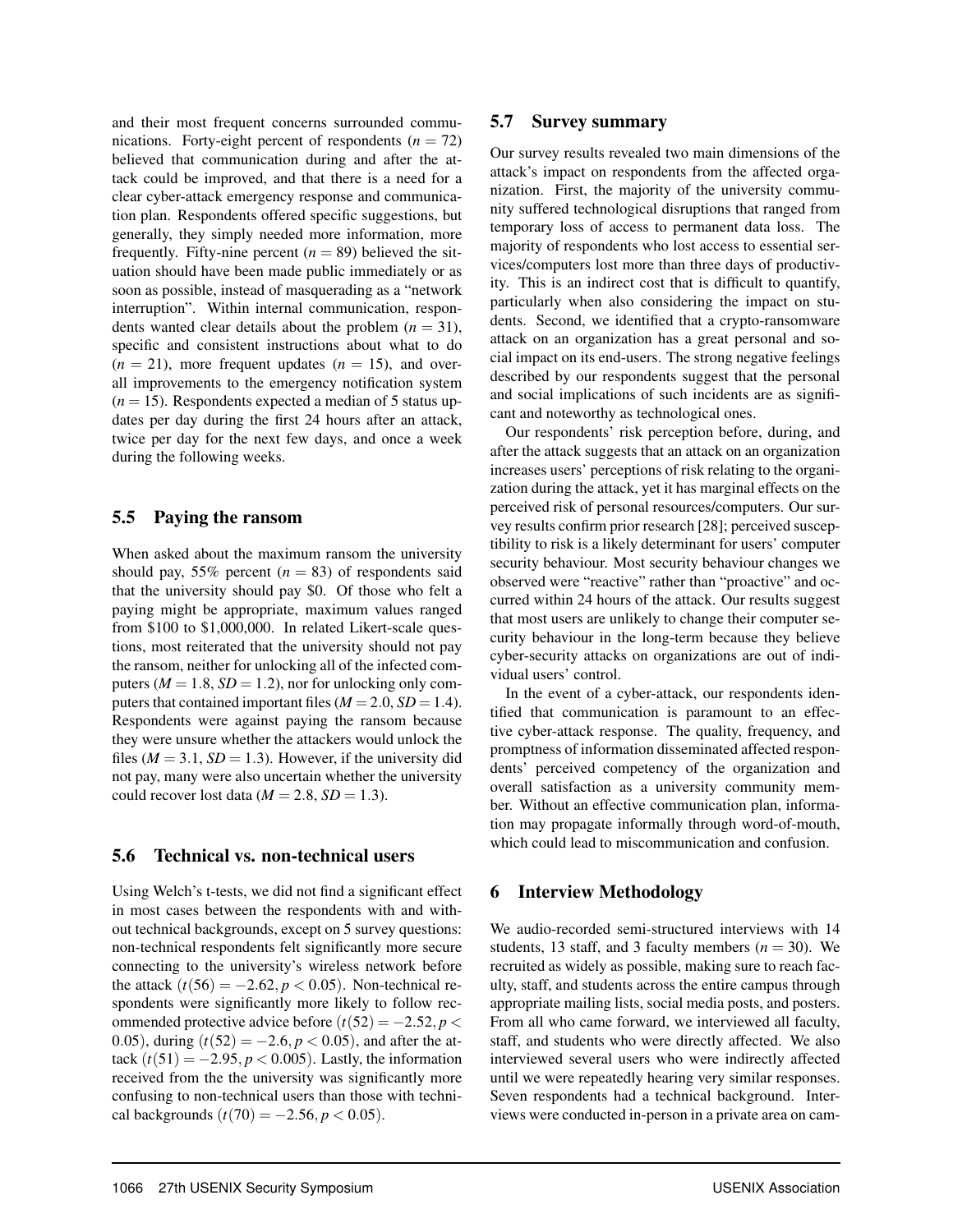pus. Interviewees were asked to reconstruct their attitudes and experiences with the attack, and changes in their security practices following the incident. The interview guide is available in Appendix A. Interviews lasted approximately one hour each and interviewees were compensated \$20. The research team transcribed the audio recordings. We omitted all identifying information (e.g., names, department) from the transcriptions, and assigned anonymous usernames. Interviewee usernames contain a letter identifying the interviewee's role within the university ( $\mathbf{F} = \text{faculty}$ ,  $\mathbf{S} = \text{staff}$ ,  $\mathbf{G} = \text{grad}$ uate student,  $U =$  undergraduate student) followed by a randomly allocated sequential number (e.g., F2, S11).

We used inductive thematic analysis [6] to analyze the interview data, similar to prior qualitative studies in this area [13, 39, 42, 43]. The first author conducted opening coding of the transcripts using ATLAS.ti, generating on average 40 noteworthy excerpts per transcript and an initial list of 146 codes. To facilitate analysis, codes were organized into 25 categories describing commonalities between codes. For example, 5 codes that described interviewees' worries, such as missing deadlines, infecting computers, deleting data, stealing information, and safety were categorized as 'fears'. Two researchers worked to refine and merge codes, resulting in a final list of 137 codes. To increase the reliability of the analysis, the second researcher conducted open coding independently for 30% of the transcripts (i.e., 10 participants, distributed across different demographics) using the established code list. A Cohen's Kappa (*k*) test found good agreement between the two researchers' analysis,  $k = 0.82$  (95% CI, 0.80 to 0.85),  $p < 0.005$ . The two researchers met to resolve any disagreements, coming up with a mutually agreeable set of codes for the excerpts. Following this process, the first researcher independently verified the remaining excerpts following the collaboratively established codebook. From these, main themes were extracted along with representative quotes.

## 7 Interview Results

The interviews offered opportunity for more in-depth exploration of the issues mentioned in the surveys. We present the results organized by general theme, aligning with the survey where appropriate for easier comparison.

## 7.1 Impact

Our interviewees' accounts of the impact of the ransomware attack on individuals were both technological (e.g., blocking access to email) and emotional (e.g., causing stress). We identify the loss of access to resources (technological), productivity, and morale (personal and social) as the three overarching effects of the attack.

#### 7.1.1 Technological Impact

Individuals with infected computers obviously felt the largest impact and describe the helplessness experienced at the inability to access any of their data. According to one graduate student, all 14 computers in their research lab were infected. Attempts to access files on the infected computers led to the infuriating ransom message "we can help" (G1). A faculty member describes his reaction at seeing years of work become inaccessible:

*F3:* [I had] all my work [on Dropbox], about fifteen years of work, and I was trying to get on with grading and stuff and I couldn't because they were all encrypted. It slowly started turning all the files into encrypted files at home as well. Then I realized this thing was not going to stop [...].

Interestingly, the impact for many people resulted as much from the emergency measures necessary contain the infection as the actual attack. "Pretty much everyone was impacted in some way [...] whether it's being not able to use a computer or not being able to use some service", explained an IT staff (S14). Interviewees identified that inability to access files, WI-FI, and the university's online resources such as the student learning and management systems and email servers were the worse consequences. Many lost their primary means of communication both internally and with the outside world (who were unaware that their email messages were not received); others could not find alternate contact information for university members because it was posted on inaccessible services (e.g., university website).

The incident was "really messy for students [because] it was the final week before exams, and everyone was trying to submit their final assignments" (S6). A student added, "first, I needed the Internet to enter the database of the library to work on my paper. Second, we needed to submit online. Both of them were a problem" (U6). A staff from student services believed that "students were deeply affected." Scholarship applications were due, and "they weren't able to get transcripts [...]. We were trying to get all of these files together for students, and we couldn't get anything" (S2). Similarly for other staff, "all the files that were regularly used. . . were inaccessible" (S14). A faculty recounted, "I couldn't get into any of my work files; I couldn't work on my lecture; I couldn't do my Powerpoint; I couldn't get into email. I couldn't do anything at the university" (F2).

Interviewees said they lost access to both online and offline resources, such as physical workspaces normally reserved online. They saw "a mass exodus" on the day of the attack due to a lack of access to necessary resources (S11). University staff were eventually sent home and many students left campus to work.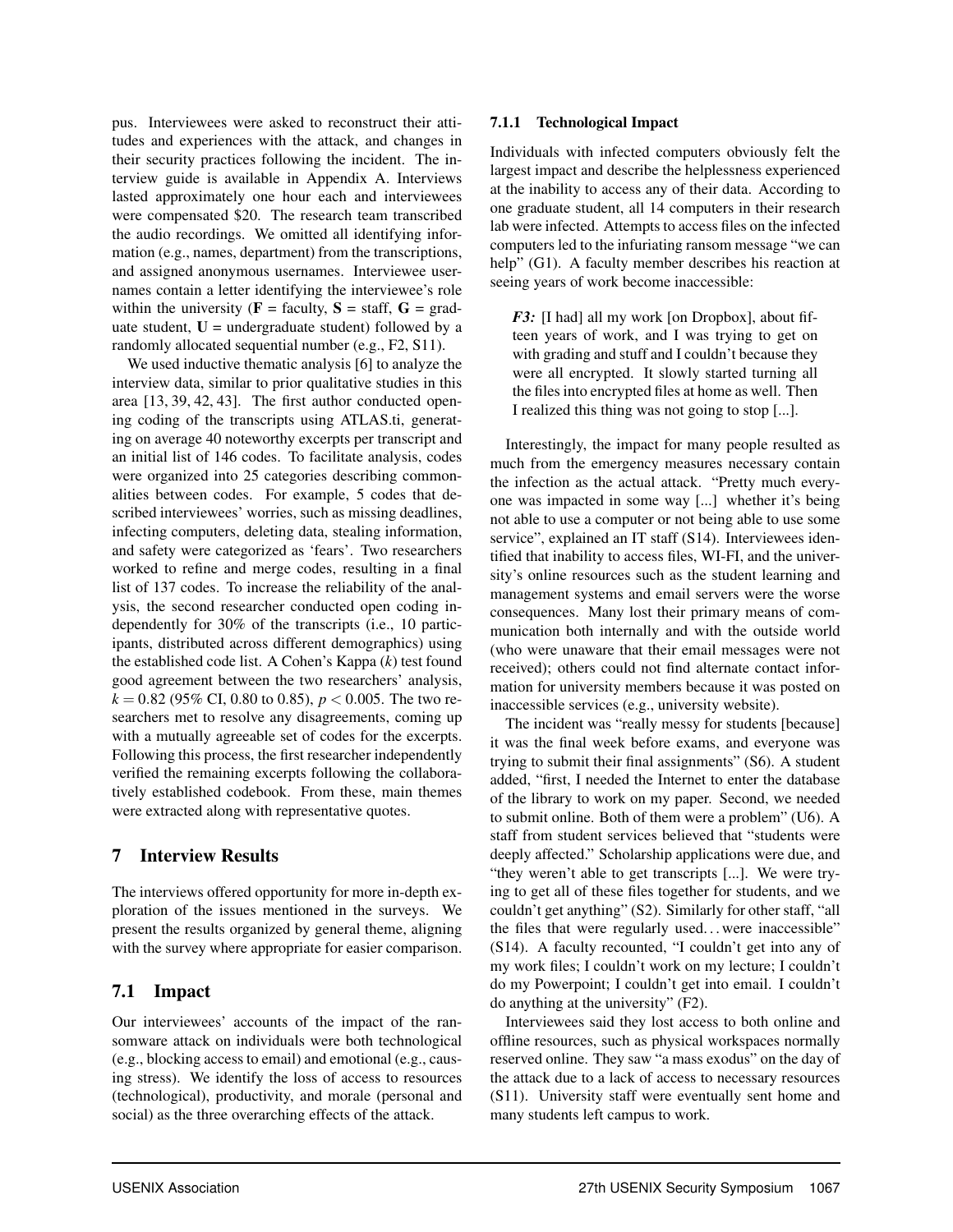#### 7.1.2 Productivity Impact

Interviewees with infected computers spent significant time recovering data from backups or other sources. As a faculty described, data "had to be rescued from any source we could find" (F1). Interviewees retrieved data from network backups, external backups, cloud services, email attachments, and copies from other people. However, data recovery was neither easy nor up-to-date. For example, infected computers were re-imaged and restored from the university's network backups, but "the stuff stored on the network. . . was about a month old. . . ", said a graduate student. Additionally, "any files that were open at the time of the backup wasn't backed up" (G1). Interviewees also told cautionary tales about automatic file syncing across devices; several (G1, S11, S7, S10, F3) described that auto-syncing/backups "turned into a nightmare" as the infected files quickly "polluted" other devices. In one account, a staff described a colleague's ordeal: "his files were corrupt on his system and that was feeding to Dropbox and all these other people linked to his Dropbox were getting corrupted files" (S11). Eventually, the colleague was able to recover through Dropbox.

Participants also described losses of valuable productivity tools and resources, including "all desktop shortcuts" (S1), "400 bookmarks" (S11), and carefully drafted email templates: "I've been working on [my email templates] for two years", a staff said, "I had a reply for almost everything a student could ask. I had these beautiful long emails with everything that a student could possibly need and I lost all of it" (S2). Affected participants were "frustrated" and "annoyed" that "there's nothing [computing services] could do" (S2) because these items were not saved on the network backups. Weeks after the incident, many were still feeling the aftermath of the attack:

*S1*: Even now I still run into issues... just when I need things, all of sudden it is not working properly. So I am still constantly calling [computing services] and saying "Ok, I had this folder, it isn't there now". There are tons of little things like that. . . your work days are interrupted and you are not working at the same pace or being able to accomplish as much as you'd like because you're on the phone for an hour with [computing services].

Several interviewees believed that the significant loss in productively is an under-estimated impact of ransomware infections. A staff argued, the attack "cost the university in lost productivity far more than they could have paid out for ransom" (S3). Productivity costs "may be invisible in a university", said a faculty, but they are nevertheless big costs (F1) which included delays in research outcomes. As another example, a second faculty (F2) describes losing all teaching materials for the upcoming semester and having to spend weeks redeveloping these rather than working on an upcoming book and research.

Even those without infected computers suffered loss of productivity. Many interviewees said they lost at least several days to a week of productivity during "one of the busiest months of the year" (S2). The attack "delayed every due date", and it was "really tough to catch up (S2). A direct impact was the inability "to do our jobs without having connectivity to the Internet and all the applications that [the university] uses and subscribes to" (S9). With no instructions of what to do, staff "kept their front lines open" (S8), but others describe idle time since they could not accomplish any of their regular tasks (S2, S4, S8); we were basically "paralyzed", said another (S9). Students similarly described an inability to complete homework, collaborate, and study in the days prior to exams (e.g., "One of my classes was online, so I wasn't able to watch the lectures" (U4)).

#### 7.1.3 Personal and Social Impact

Interviewees described the personal and social effects of the experience that led to poor morale within the community. Words such as "stressed", "frustrated", "anxious", "scared", and "panicked" ran repeatedly throughout interviewees' accounts of their experiences. "A lot of people were stressed and frustrated", said a student, "people were fuming a little bit, especially people who were relying on the [school] computers and weren't able to access those resources" (U8). Similarly, a staff felt "frustrated" because "everything is broken" (S7). Another interviewee described how it left them shaken:

*S2:* I would say it was an eye-opener, [...], knowing that we are really not safe, you know. All of the information that we have online, and this is my first experience ever being hacked or having anything sort of personally taken from me by hackers [...] it was just an awakening of sorts [...] And I never felt that before, I never had any concern before, [...] and now I'm nervous, honestly. To be honest, I'm nervous. It's made me more cautions and more nervous.

Emotional toll: Many interviewees reported strong negative feelings about the experience, but also noticed a discrepancy between their emotional response and the actual impact of the attack on their data. In our sample, severe data loss (i.e., significant amounts of work/research data permanently lost) was less common than recoverable data loss or no data loss. A student reported, "my feelings were more than severe, but in reality, I didn't see something severe," and "I didn't lose anything" (U6). In other words, many interviewees re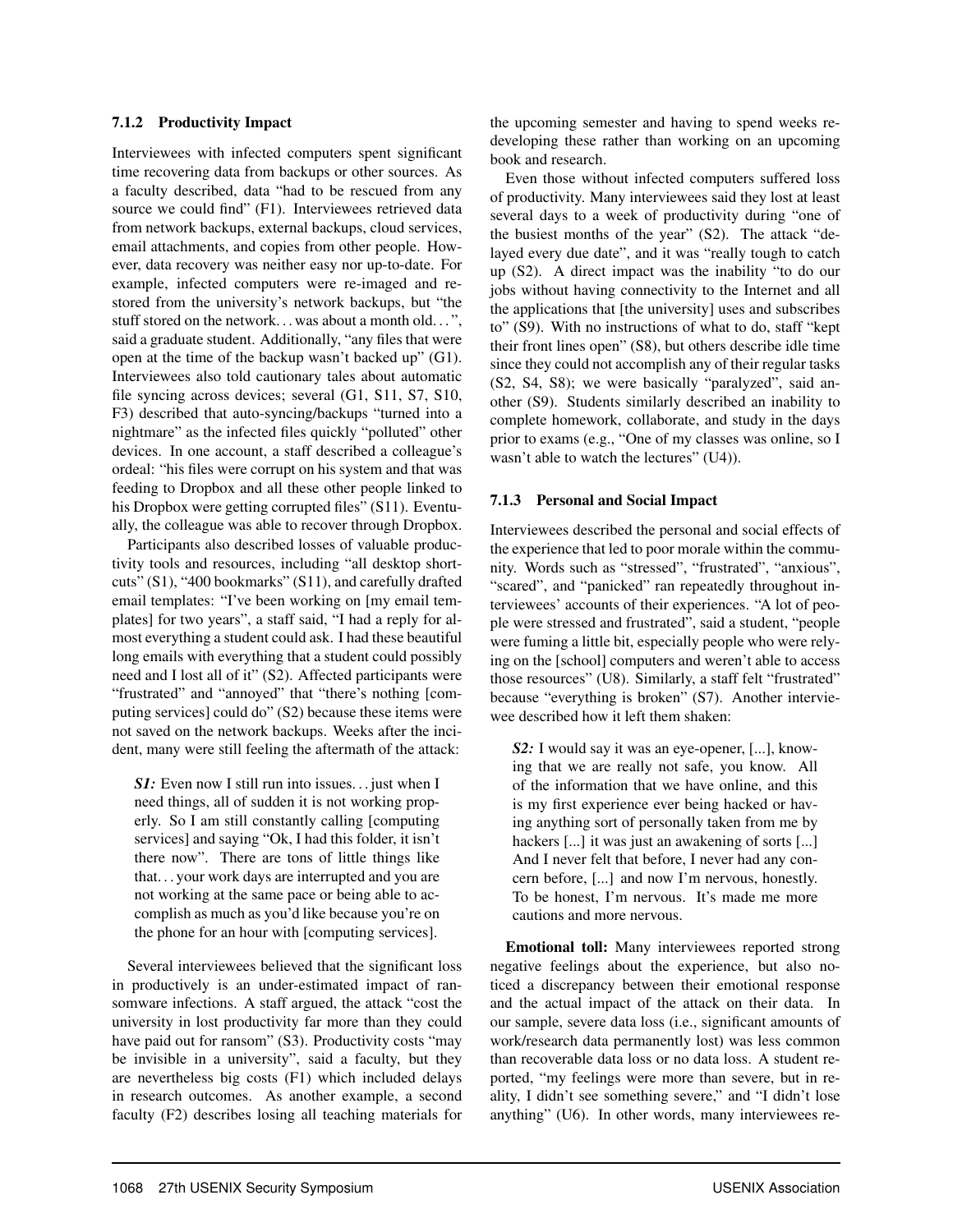called their emotional response as "severe in feelings"', but that the attack was "not severe in reality" because it did not affect their personal data or computers (U6).

Other than fears of direct data loss, participants feared that the malware might damage personal computers, cause missed deadlines, and compromise personal or financial information. For example, a staff who is also a parent asked her child to avoid logging on to university systems because "I don't want to be in a situation where I have to replace a five thousand dollar MacBook or something. I'm like, "I don't want you to get some contamination and bring it home."(S4)

Some said that they felt unsafe on campus: "I was afraid to come to the university...", said a student, "so I decided to leave the university and escaped to Starbucks" (U6). Others coped by staying off the school network and WI-FI, and incurred financial costs by using their mobile data to access the Internet instead. International students were particularly impacted by the loss of connectivity because they were unable to talk to their families back home. One student explained,

*U5:* I have a lot of international friends and most of them were actually very very homesick. Especially since exams are coming they were very stressed out and I know a lot of them are constantly talking to their parents 24/7. And because they were unable to talk, they were very desperate and it made them turn on [mobile] data. Like they don't really have it, then they would still start using it and that is when they are indirectly losing money. . . and they're getting stressed out.

This account highlights some personal and social impacts of cyber-attacks. Users faced emotional costs at being isolated from their social support network and were additionally stressed by indirect financial costs.

Another emotional impact was the fear of being penalized for missing deadlines. This clearly impacted students: "We had a paper due and everyone couldn't access their papers, so everyone was freaking out in my program" (U10). Even though most students received extensions, the process was stressful. One undergraduate student explained, "it impacted everyone, like 'panicking', especially being in first-year. You just see people frustrated. [Students] want to get in touch with the professors but having no way, and did not know how else to contact them. People were just losing their minds" (U9).

Interviewees also worried, "do they have any of my personal information? Are they going to get employee information?" (S6). The uneasiness caused them to avoid their financial accounts because they were unsure of the extent of the attack. For example, a student said, "my dad sent me money at that time, but I was not able to

check my bank because I was really too scared to check it. I didn't even check it like after a week or so" (U2).

Our assessment was that most interviewees recovered from the attack, and that the personal and social impact was significant but mostly temporary. A staff sums up:

*S4:* Looking back, at the end of the day, all the stuff was really just anxiety based. I coincidently had a doctor's appointment around that time and my blood pressure was really high. . . I was anxious about the fact that I lost work and people weren't able to email me, then there was a whole rush of people that needed to talk to me, and I was anxious about [catching up].

In these data excerpts, interviewees recounting their experiences by voicing anxieties, frustrations, and fears. Interviewees shifted between talking about technological effects, to describing incidental effects like loss of productivity, then to talking about the emotional toll. Our data suggests that effects of cyber-attacks on users are complex, multifaceted, and difficult to measure.

A sense of belonging to a community: The attack caused resentment and damaged users' relationship with the university. Interviewees saw themselves as "belonging to" and "a part of" a larger community (U9). However, with respect to this incident, participants felt that they "didn't have a role in the situation" (G1), and that their opinions did not matter. "We weren't asked about how we felt about the situation", a staff said (S6). It appears that most resentment came from a perceived lack of transparency and clear communication about what had happened. Many interviewees were dissatisfied that they found out about the ransomware attack through rumours and news reports instead of from the university directly. A staff member argued,

*S6:* There's nothing wrong with saying we've been hijacked. Hearing it on [the news] before you hear it from the campus higher-ups, it's like "why is there such a secrecy?"

Instead of feeling that the university community was working together to solve the problem, interviewees felt sidelined and kept in the dark. "It was kind of like we didn't have a role in this situation. We were just kind of the people that were affected and [we should] stay out of the way" (G1). Some believed that "each person should be allowed to make the decision" about paying the ransom to recover his or her data (S7). A graduate student resented how infected computers were handled.

*G1:* The IT guy from our department came in after we had all left for the night, came in and wiped every [infected] computer in the lab. To our knowledge, there hadn't been a resolution [at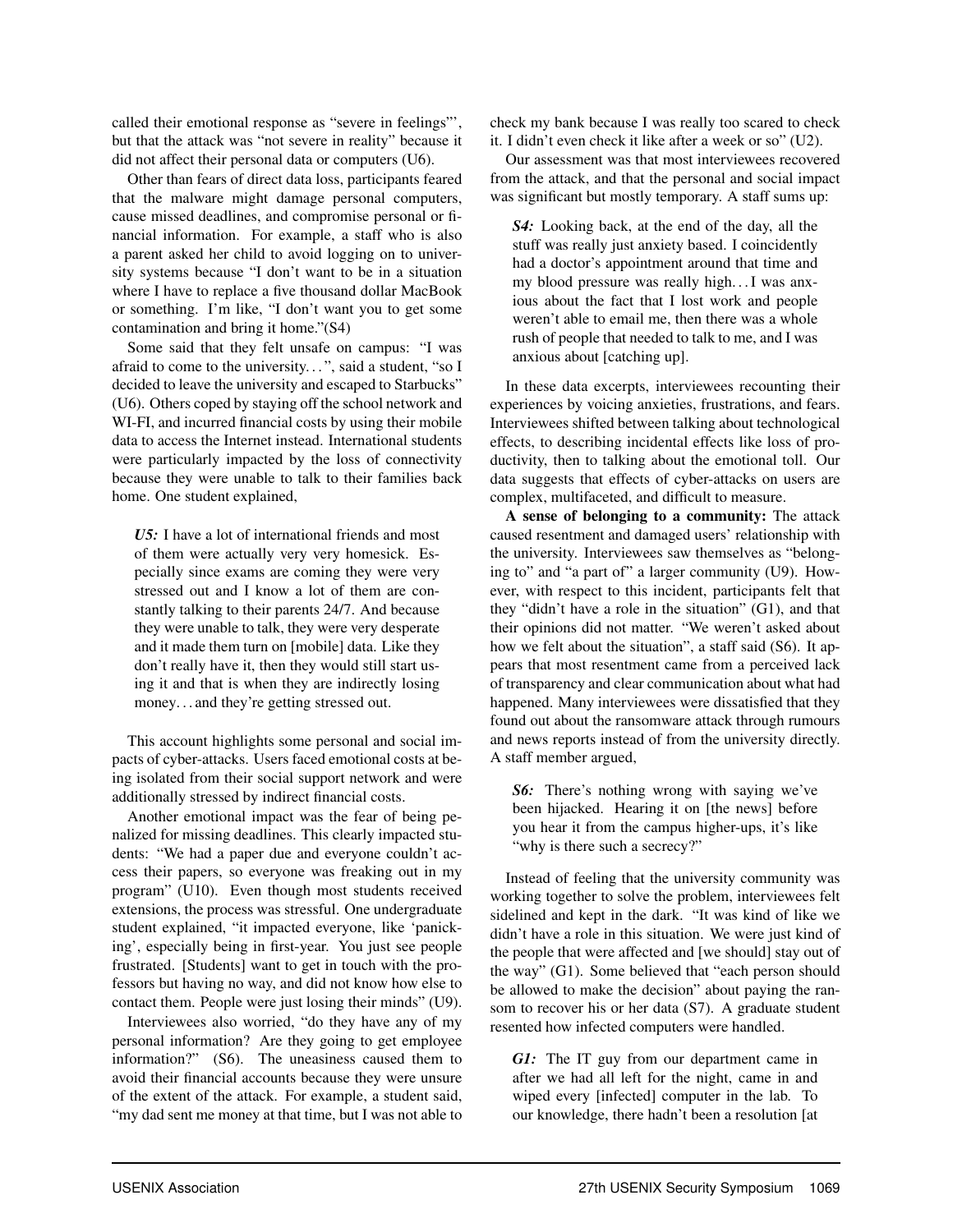the time] about whether [the university] was going pay or not, and they just made the executive decision to delete everything. We were upset because that made it final, like we are never getting these files back. They never gave us the choice. They never gave us the option.

Clearly, affected interviewees were upset at being excluded from the decision-making process, and this damaged their sense of belonging to the university community. Data lost may have been inevitable, but this highlights how an organization's handling of an incident can impact its strong sense of community.

## 7.2 Security Practices

We noted many common misconceptions about security best practices, suggesting a need for more proactive cybersecurity training geared towards the university community and customized to the needs of different users.

As an example, we highlight discussion about backing up data, which was particularly relevant to this incident. One faculty detailed intentionally avoiding the university's network drives to save important files, believing that their workstation's local hard drive was safer, and gave an interesting analogy to explain their reasoning:

*F2:* I had about sixty five reports [...], and the safest place for me to keep them was on that drive, on my own computer, because it's supposed to be password protected and have all the security [...] So I kept it on there and it's all gone. [...] If somebody broke in [to the office] and stole the files in the old days, then the stuff was gone and nobody would scream at them because they didn't make photocopies of them and take them home!

Several interviewees were rethinking their backup and storage strategies. Some who were previously using cloud services and automatic syncing were reconsidering, while others decided that they would now be "vigilant in getting various copies of everything that you need, in different areas. Backing up everything like crazy." (S2). Others had lost confidence in the university infrastructure and vowed to store data off-campus instead.

## 7.3 Communication

Many believed that the main cause of dissatisfaction and frustration among faculty, staff, and students was not the cyber-attack itself, but how the situation was communicated. A staff explained, "everybody understands that stuff happens, but communication is key. if you're not telling people what is going on, that is creating a whole other level of panic" (S11). A large part of interviewees'

retelling of their experiences revolved around communication, highlighting it as a critical.

#### 7.3.1 Communicating during an incident

In the event of a cyber-attack, interviewees believed that it is extremely important to notify the university community about the situation promptly and as accurately as possible. Instead of being forthcoming, interviewees felt the university "hid behind this terminology of 'network interruption', which is not really accurate" (S8). Users were instructed to "disconnect everything" and "shut everything down" (S3), but no details were provided about why. A student recounted:

*U4:* On the first day when I walked into the library and there was a sign saying, "Don't use the WI-FI – Don't use the computers"; it didn't say why. I heard some people in front of me say "Oh whatever, I'm still going to use the computer, I don't care". I think if they had known it was because of malware they definitely wouldn't have wanted to use it. . . Maybe they didn't want people to panic or to worry, but if people are going to listen I think it's important to give them that knowledge so they understand why they don't want you to use it.

These accounts highlight the necessity of informing people about the risks and vulnerabilities when instructing people what to do. Furthermore, providing users with vague or inaccurate information may cause them to undermine the seriousness of the problem. Others felt the notification came too late: "we're working in the library and then we're told that we can't go on to the WI-FI. I had already been on the WI-FI... so I started to panic" (U8). Another student recalled, "they told me not to log in on the lab computers or log in to [the university] services [...], but at that point, it was already too late because I already did" (U3).

Interviewees thought that the little information provided by the university was "vague", "cryptic", and "unhelpful". The update "didn't really tell a lot of useful information," that enabled people "to make decisions" (S7). Employees wanted answers to questions such as "can I turn my computer on?" or "can we work?" (S1). Not having the information made people "very cautious", and they kept their computers shut-off longer than required (S10), adding to the loss of productivity.

While informing users about cyber-attacks, interviewees identified that users should be provided with "a standard set of procedures" (S12) to follow, and actionable instructions about what they should do. For example, a tutorial leader said, "I didn't know if I should actually tell my students not to open their laptops. . . It was a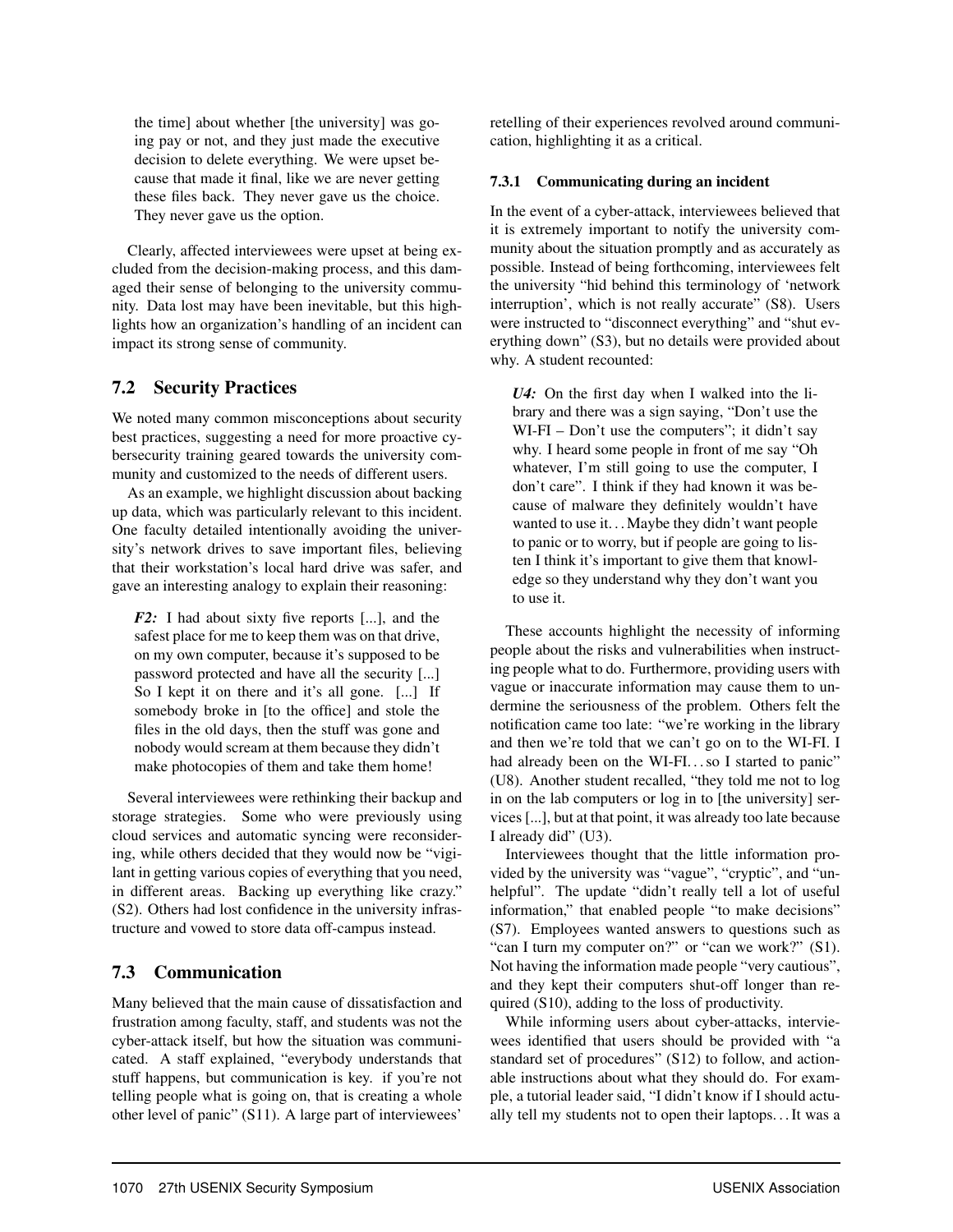blur, like I didn't know what should I do and what should I not do" (U1). A staff said, "we all received the very bizarre coded messages from the central university that never really explained what to do" (S10). Similarly, a faculty recalled"getting directions at some point to not to turn [her] computer on, but then was 'told to go ahead and go home and everything will be fine' . . . "All I knew was it wasn't working" she continued, and "it took a few days before anybody told me if you do come in don't try to sign on. And again, that was pretty much wordof-mouth" (F2). Interviewees expected useful updates at set intervals from the university. The updates should keep the users "in the loop" (S8) about progress, how and when the university will resolve the issue, what resources are open, and what users should do. They also wanted to know when life could return to normal:

*G1*: Still to this day to be honest, I don't feel like there was ever an end. There was [notifications] like 'we are working on the situation. We are working on the situation. Ok you can connect again'. It was never like 'It's over.' So it's all very much like it's never really ended.

#### 7.3.2 Planning ahead

Interviewees voiced a need for a detailed cyber-response plan that mapped out the flow of communication from the top administration to the school departments, and to the members of the university community, including fulltime and part-time faculty, staff, and students. It is critical that the plan covers scenarios when all online and network services are down. Some believed that a cyberresponse plan could be coordinated between computing services and campus security to ensure immediate alternative lines of communication. The broader university community should be aware of this plan so that they know what to expect when an incident occurs.

## 7.4 Paying the ransom

The interviewees recognized that paying or not paying the ransom is a moral, ethical, and pragmatic dilemma. They showed deep sympathy for those who lost data. A staff empathized, "I'm not a researcher and I don't have anything important on my desktop, but I would hate to think that all of my lifelong work was lost and there wouldn't be some sort of accountability to the university on doing whatever they can to provide it" (S9).

On a pragmatic level, some believed that the decision to pay the ransom would be a matter of weighing the costs, such as the cost of data, the cost of downtime, and the cost of rebuilding. A staff explained:

*S7:* if you had a high reliability that if you paid you would get your stuff back, then it becomes simply a cost: the cost of paying to get it back directly versus the cost of the money and energy that has been spent in the interim trying to bring things back and to fix things. I figure I've probably effectively lost about three weeks of work in terms of time spent either recovering stuff and not being able to do my real job.

A graduate student further explained this rationale:

*G1*: When you look at the sum of money [the attackers] were looking for, it doesn't sound like a lot to an organization. Yes, you are paying domestic terrorists; yes, you are giving in to it, but when you look at the amount of money that you spent on getting this research done — the amount of money you put into the research, the amount of money in grants that the university has worked hard to get, and that they've lost all that data and all of that research. It seems counterproductive to just not pay off the ransom.

Through explanations like this, some interviewees argued that the decision on whether to pay the ransom could be based on a calculation of productivity costs weighed against the ransom amount. Although this line of thinking seemed practical, these participants also recognized that the decision to pay a ransom is much more complex than a simple monetary transaction.

In the end, however, most interviewees agreed with the university's decision to not pay the ransom. Many interviewees, particularly those who were not affected by data loss, appeared to be convinced that the ethical principles outweigh the pragmatic considerations. Many believed it is ethically wrong to pay criminals, and that paying would encourage more criminal activity because it is a demonstration of weakness and sets precedence for other attacks. Some described paying the ransom as a "band-aid" solution because "giving in to these types of demands doesn't actually solve the problem" in the long run (S13). Several compared their rationale to why governments will not pay ransoms for hostages. Additionally, most believed that criminals cannot be trusted, and there is no guarantee that the data will be returned, unaltered, and not copied for malicious use. The university could also risk the attacker asking for a higher ransom.

## 7.5 Interview Summary

The attack significantly hindered students, faculty, and administrative staff's ability to do work for several days and the remnant of impact was felt for weeks after the attack. However, the personal and social impact was possibly more severe than the technological impact. Interestingly, the emotional toll on users was only par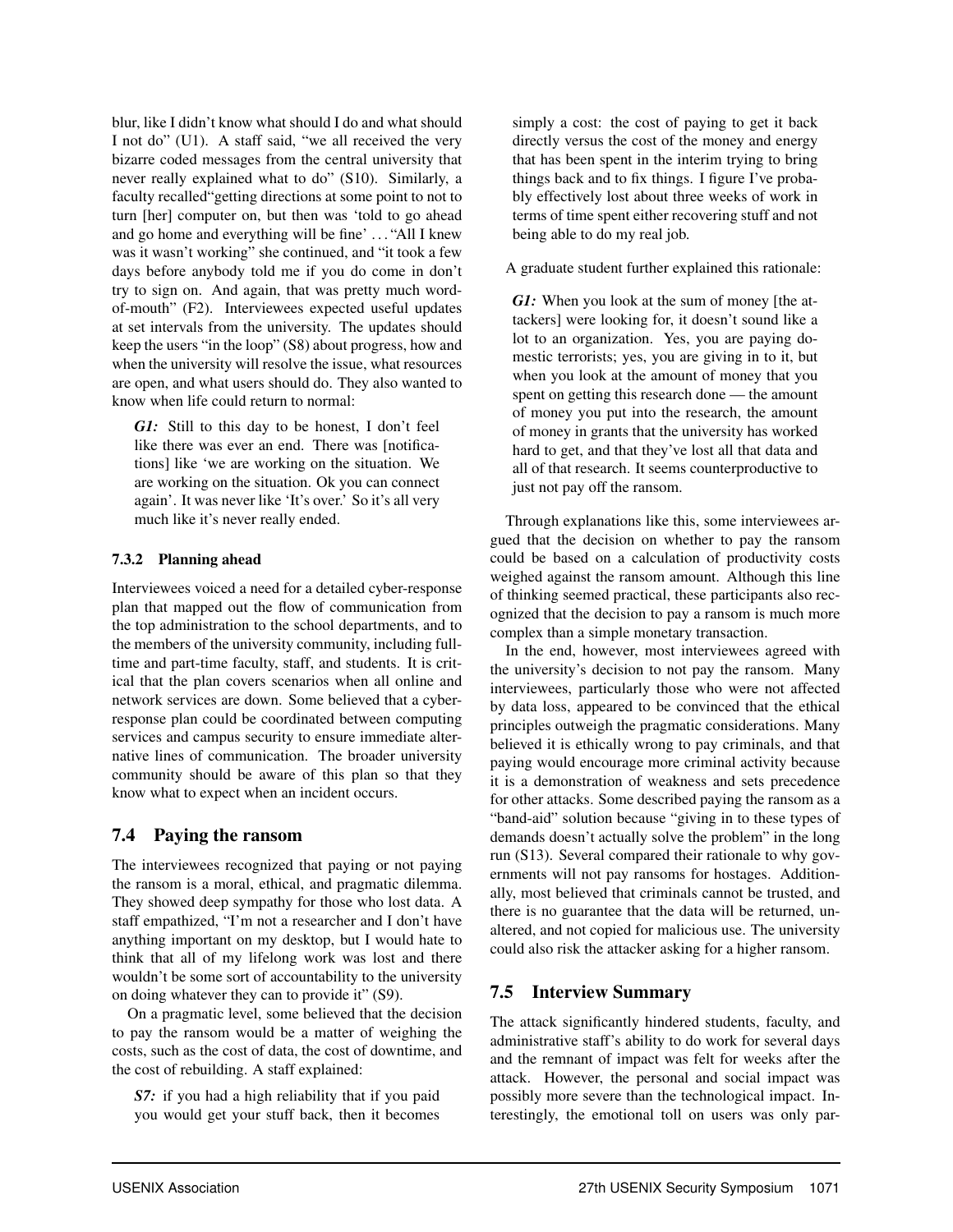tially caused by the direct effects of the ransomware attack. Other variables, such as lack of communication and transparency led to decreased morale, trust, and a feeling of disconnectedness by the members of the university.

Interviewees recognized that the response to a ransomware attack is difficult because it includes ethical, moral, and pragmatic considerations. In the end, however, interviewees displayed distrusted the attackers and supported the university's decision not to pay the ransom.

## 8 Discussion

#### 8.1 The unaccounted costs of attacks

Estimates of the financial and productivity costs to organizations as a result of ransomware are available in the literature (e.g., [18, 38]). Beyond these, we identified other costs that may not receive as much attention but that can be equally damaging.

Emotional toll: Users experience stress and anxiety, and this may extend well beyond the immediate aftermath of an attack since it may take weeks (or longer) for users to catch up, recreate lost data, or deal with the consequences of the attack (e.g., delays in graduating due to lost research data, missed publication deadlines impacting promotion/tenure dossiers, increased workload as a result of lost templates).

Disconnect from social supports: When incidents result in inaccessible communication channels, users may feel isolated and disconnected from their social support network (thus increasing the emotional toll) exactly when such support might be needed. This was particularly apparent with students who rely on the university infrastructure as their primary internet access point, but also among staff unable to reach colleagues.

Indirect financial costs: End-users may incur indirect financial costs, such as additional mobile data, costs relating to working off-campus (e.g., overage charges on home internet accounts), or purchasing additional resources (e.g., a new backup drive). While relatively minor costs, they may impose hardship on those with fixed incomes such as students. There may also be financial consequences to missed opportunities (e.g., inability to apply for a scholarship).

Increased security burden: End-users may be subject to new, tighter security measures. These measures may impose additional longer-term productivity losses beyond those directly associated with the incident if certain tasks become more complicated.

We highlight that many of these costs are a result of the (necessary) security response to an attack. And while some may be inevitable, they should be considered as part of a comprehensive cyber-response plan, and minimizing them is desirable.

## 8.2 Suggested User-Centric Strategies

Several lessons emerged from our research suggesting how organizations should handle such incidents. There are obviously other factors at play when determining a cybersecurity response, and not all of these were lacking in this particular incident, but we believe that these insights could help devise a comprehensive plan.

Share the plan: An explicit cyber-response plan should be shared with the broader community *before* an incident happens. This should, at minimum, explain what is expected of users during an incident, how information will be conveyed and by whom, and a communication schedule. The communication channel should not put users at increased risk. For example, users may connect to the organization's WI-FI if updates are coming through organizational email accounts. We also suggest having an explicit policy for what will happen in response to an attack, along with explanations. For example, 'our organization will never pay ransoms because doing so increases the likelihood that the organization is targeted for further attacks.' or 'we will erase and reimage infected devices because we cannot guarantee that they are not otherwise compromised.' This information should be conveyed simply and clearly ahead of time so that everyone understands what to expect.

Communication is key: This was by far the most requested component. Communication during and after an incident needs to be frequent, straightforward, and upfront. Our end-users wanted regular updates five times daily during an incident, twice per day for the next few days, and once per week for the following weeks. They also needed explicit closure to an event; they wanted to hear from an official source that everything had been resolved. (i.e., similar to how weather forecasts broadcast that 'the weather warning has been lifted'). The on-going communication should include specific advice for end-users and describe any adjustments made as a result of the incident (e.g., Can they access specific resources? What should they do with their workstations or personal computers/devices? Are certain deadlines extended? How do they contact individuals if regular communication is disrupted?). The communication may need to be customized for different user groups. Decades of literature on warnings and crisis communication for other types of emergencies, such as natural disasters, offer comprehensive strategies and assessments of best practices (e.g., [25]; much of their approaches may be transferable to cyber-attacks.

Give victims a voice: End-users most affected by the incident wanted a voice in the recovery process. It will likely be infeasible to meet every request, but organizations should recognize that individuals were impacted well beyond the impersonal lost of organizational data.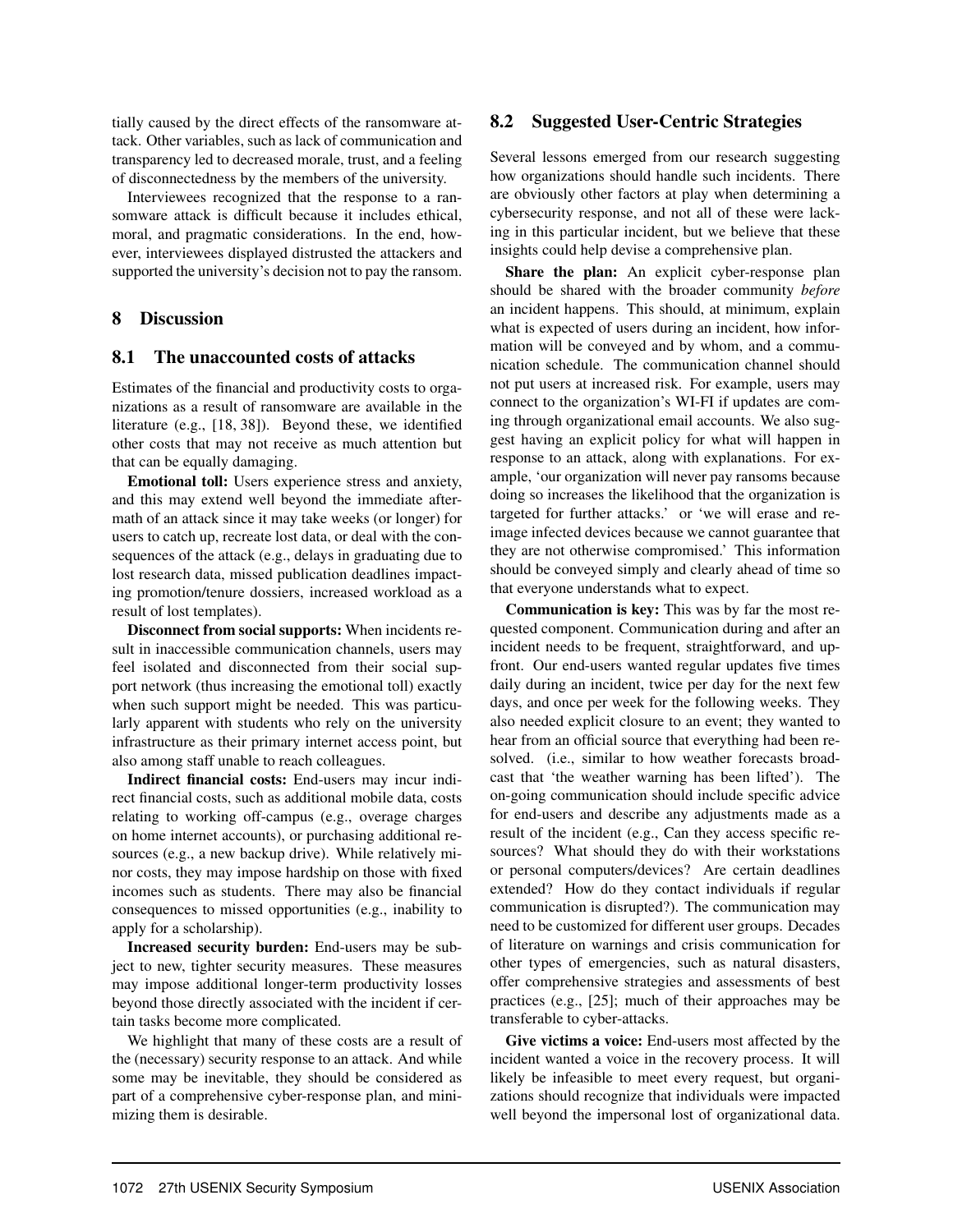By-passing their involvement in the recovery process further compounds the negative, long-lasting impact. As we witnessed in our study, many victims simply wanted an opportunity for a debrief. They wanted to discuss their experience, be heard, and have their insight and suggestions taken into account.

Practice user-centric security: A common response to attacks is to tighten the security policy, increasing the burden on end-users. We argue, however, that security policies must be realistic and not place an undue burden on users. Security policies that are too restrictive (e.g., disabling access to commonly used services), cumbersome (e.g., making it more difficult to accomplish tasks), or that make unrealistic demands on users (e.g., frequent password changes) will be bypassed by users, either intentionally so that they can accomplish their primary tasks [14,44] or accidentally by making errors. Reexamining policies is reasonable but changes should be carefully weighted against their human cost.

Offer user-centric training: Cybersecurity training should be an on-going service. In a large organization, training will need to be tailored to meet various needs. Given our interviews, we suggest that one-on-one consultations may even be advisable to address individual concerns and help end-users set up their system in a way that is both secure and meets their needs. In general, training material needs to explain the threats and how security strategies address these threats. Users are more likely to comply if they understand how their actions contribute to protecting their and the organization's resources [1]. Here also, the broader risk communication literature may offer useful insight (e.g., [5, 32]).

Provide user-centric data storage: Storage and backup must be straightforward, usable, and offer the needed functionality (e.g., file sharing and remote access). Many users did not store (or infrequently stored) data on the organization's network drives where it could have been restored relatively easily. It may be tempting to dismiss this as 'the user's fault'; however, in many cases users had legitimate reasons for their decisions: the official storage options did not provide the functionality they needed, the functionality was awkward/difficult to use, or users misinterpreted the 'safest' options.

## 8.3 Refined Ransomware Process

Inspired by Ali's *Ransomware Process* [3] for individuals, we extend description to organizations. Our refined *Organizational Ransomware Process* diagram is available in Figure 6. One important differentiating factor is the potential loss of autonomy for individual end-users who must rely on the organization to respond to the attack. From our analysis, this may cause additional emotional and productivity strain, as well as incur additional



Figure 6: The ransomware process.

'unaccounted costs' (see Section 8.1), regardless of the eventual outcome of the incident.

## 8.4 Limitations and Future Work

The studies may have a self-selection bias since endusers who were most impacted may have had the most interest in participating. For this reason, generalizations about the entire community should be made with caution. We also relied on self-reporting; participants may have misremembered, left out details, or selectively shared with us. There were sufficient commonalities across reported experiences, however, that we believe that these are reasonable accounts. While we do not wish that other organizations fall victim to attack, it would be interesting to explore whether our findings hold for other organizations, in similar or different domains.

## 9 Conclusion

We had the (un)fortunate opportunity to be present in the immediate aftermath of a crypto-ransomware attack at a large academic institution. We collected data from endusers through surveys and interviews to understand the impact and their experiences throughout the incident. We identified the technological, productivity, and personal and social impacts on users, including some typically unaccounted costs that should be considered when developing cyber-response plans. Most participants recognized that attacks happen, but they expressed an important need for clear and timely communication within the organization about the incident, and a need for a voice in the recovery process. We additionally propose strategies to help organizations better prepare for similar attacks. Given the statistics about ransomware attacks on organizations, it is prudent to assume that an attack is likely and prepare accordingly. Our work demonstrates that both advance planning and recovery efforts must address human factors because the effects may last well beyond the technical recovery of resources and data.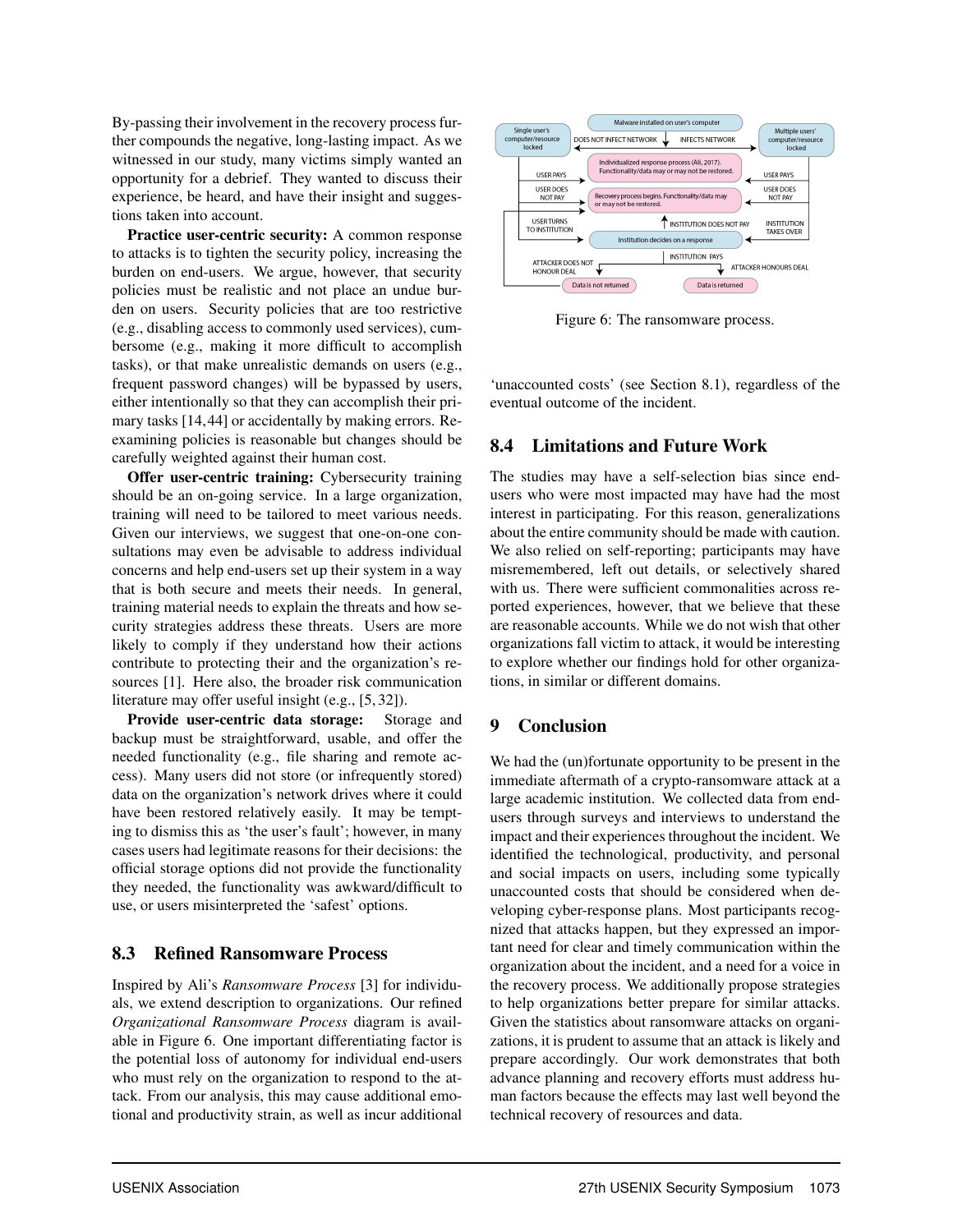#### 10 Acknowledgments

R. Mohamed acknowledges graduate funding from an Ontario Trillium Scholarship. S. Chiasson acknowledges funding from NSERC for her Canada Research Chair and Discovery Grants.

#### References

- [1] ADAMS, A., AND SASSE, M. A. Users are not the enemy. *Communications of the ACM 42*, 12 (1999), 40–46.
- [2] AL-RIMY, B. A. S., MAAROF, M. A., AND SHAID, S. Z. M. Ransomware threat success factors, taxonomy, and countermeasures: a survey and research directions. *Computers & Security* (2018).
- [3] ALI, A., MURTHY, R., AND KOHUN, F. Recovering from the nightmare of ransomware - how savvy users get hit with viruses and malware: A personal case study. *Issues in Information Systems 17*, 4 (2016).
- [4] AYTES, K., AND CONOLLY, T. A research model for investigating human behavior related to computer security. *AMCIS* (2003), 260.
- [5] BEAN, H., SUTTON, J., LIU, B. F., MADDEN, S., WOOD, M. M., AND MILETI, D. S. The study of mobile public warning messages: A research review and agenda. *Review of Communication 15*, 1 (2015), 60–80.
- [6] BRAUN, V., AND CLARKE, V. Using thematic analysis in psychology. *Qualitative research in psychology 3*, 2 (2006), 77–101.
- [7] CHEN, Q., AND BRIDGES, R. A. Automated behavioral analysis of malware: A case study of wannacry ransomware. In *2017 16th IEEE International Conference on Machine Learning and Applications (ICMLA)* (Dec 2017), pp. 454–460.
- [8] CONTINELLA, A., GUAGNELLI, A., ZINGARO, G., DE PASQUALE, G., BARENGHI, A., ZANERO, S., AND MAGGI, F. Shieldfs: A self-healing, ransomware-aware filesystem. In *Proceedings of the 32nd Annual Conference on Computer Security Applications* (New York, NY, USA, 2016), ACSAC '16, ACM, pp. 336–347.
- [9] DEMURO, P. R. Keeping internet pirates at bay: Ransomware negotiation in the healthcare industry. *Nova L. Rev. 41* (2016), 349.
- [10] EVERETT, C. Ransomware: to pay or not to pay? *Computer Fraud & Security 2016*, 4 (2016), 8 – 12.
- [11] FIELD, A. *Discovering statistics using SPSS*. Sage publications, 2009.
- [12] FORGET, A., PEARMAN, S., THOMAS, J., ACQUISTI, A., CHRISTIN, N., CRANOR, L. F., EGELMAN, S., HARBACH, M., AND TELANG, R. Do or do not, there is no try: user engagement may not improve security outcomes. In *Symposium on Usable Privacy and Security (SOUPS)* (2016), pp. 97–111.
- [13] FORGET, A., PEARMAN, S., THOMAS, J., ACQUISTI, A., CHRISTIN, N., CRANOR, L. F., EGELMAN, S., HARBACH, M., AND TELANG, R. Do or do not, there is no try: user engagement may not improve security outcomes. In *Symposium on Usable Privacy and Security (SOUPS)* (2016), pp. 97–111.
- [14] HERLEY, C. So long, and no thanks for the externalities. In *New Security Paradigms Workshop (NSPW)* (2009).
- [15] HERNANDEZ-CASTRO, J., BOITEN, E., AND BARNOUX, M. Second online survey. Tech. rep., University of Kent in Cantebury, Press Release, 2014.
- [16] HUANG, J., XU, J., XING, X., LIU, P., AND QURESHI, M. K. Flashguard: Leveraging intrinsic flash properties to defend against encryption ransomware. In *Proceedings of the 2017 ACM SIGSAC Conference on Computer and Communications Security* (New York, NY, USA, 2017), CCS, ACM, pp. 2231–2244.
- [17] KASPERSKY LAB. Kaspersky security bulletin 2016, 2016.
- [18] KASPERSKY LAB. The Cost of Cryptomalware: SMBs at Gunpoint, Accessed August 2017. https://www.kaspersky.com/ blog/cryptomalware-report-2016/5971/.
- [19] KEVIN SAVAGE, PETER COOGAN, H. L. The evolution of ransomware. Tech. rep., Symantec Corporation Security Response, 2015.
- [20] KHARRAZ, A., ARSHAD, S., MULLINER, C., ROBERTSON, W. K., AND KIRDA, E. Unveil: A large-scale, automated approach to detecting ransomware. In *USENIX Security Symposium* (2016), pp. 757–772.
- [21] KHARRAZ, A., AND KIRDA, E. Redemption: Real-time protection against ransomware at end-hosts. In *International Symposium on Research in Attacks, Intrusions, and Defenses* (2017), Springer, pp. 98–119.
- [22] KOLODENKER, E., KOCH, W., STRINGHINI, G., AND EGELE, M. Paybreak: Defense against cryptographic ransomware. In *Proceedings of the 2017 ACM on Asia Conference on Computer and Communications Security* (New York, NY, USA, 2017), ASIA CCS, ACM, pp. 599–611.
- [23] LUO, X., AND LIAO, Q. Awareness education as the key to ransomware prevention. *Information Systems Security 16*, 4 (2007), 195–202.
- [24] MANSFIELD-DEVINE, S. Ransomware: taking businesses hostage. *Network Security 2016*, 10 (2016), 8 – 17.
- [25] MILETI, D. S., AND SORENSEN, J. H. Communication of emergency public warnings: A social science perspective and stateof-the-art assessment. Tech. rep., Oak Ridge National Lab., TN (USA), 1990.
- [26] MING, J., XU, D., JIANG, Y., AND WU, D. Binsim: Tracebased semantic binary diffing via system call sliced segment equivalence checking. In *Proceedings of the 26th USENIX Security Symposium. USENIX Association* (2017), pp. 253–270.
- [27] MINIHANE, N., MORENO, F., PETERSON, E., SAMANI, R., SCHMUGAR, C., SOMMER, D., AND SUN, B. Mcafee labs threat report, December 2017.
- [28] NG, B.-Y., KANKANHALLI, A., AND XU, Y. C. Studying users' computer security behavior: A health belief perspective. *Decision Support Systems 46*, 4 (2009), 815–825.
- [29] O'BRIEN, D. Ransomware 2017. *Internet Security Threat Report* (July 2017).
- [30] PATTON, M. Q. *Qualitative evaluation and research methods*. SAGE Publications, 1990.
- [31] PUBLIC SAFETY CANADA. Ransomware: WannaCry, Accessed August 2017. https://www.publicsafety.gc.ca/ cnt/rsrcs/cybr-ctr/2017/al17-006-en.aspx.
- [32] REYNOLDS, B., AND SEEGER, M. W. Crisis and emergency risk communication as an integrative model. *Journal of Health Communication 10*, 1 (2005), 43–55.
- [33] RICHARDSON, R., AND NORTH, M. Ransomware: Evolution, mitigation and prevention. *International Management Review 13*,  $1(2017), 10-21.$
- [34] SCAIFE, N., CARTER, H., TRAYNOR, P., AND BUTLER, K. Cryptolock (and drop it): stopping ransomware attacks on user data. In *36th International Conference on Distributed Computing Systems (ICDCS)* (2016), IEEE, pp. 303–312.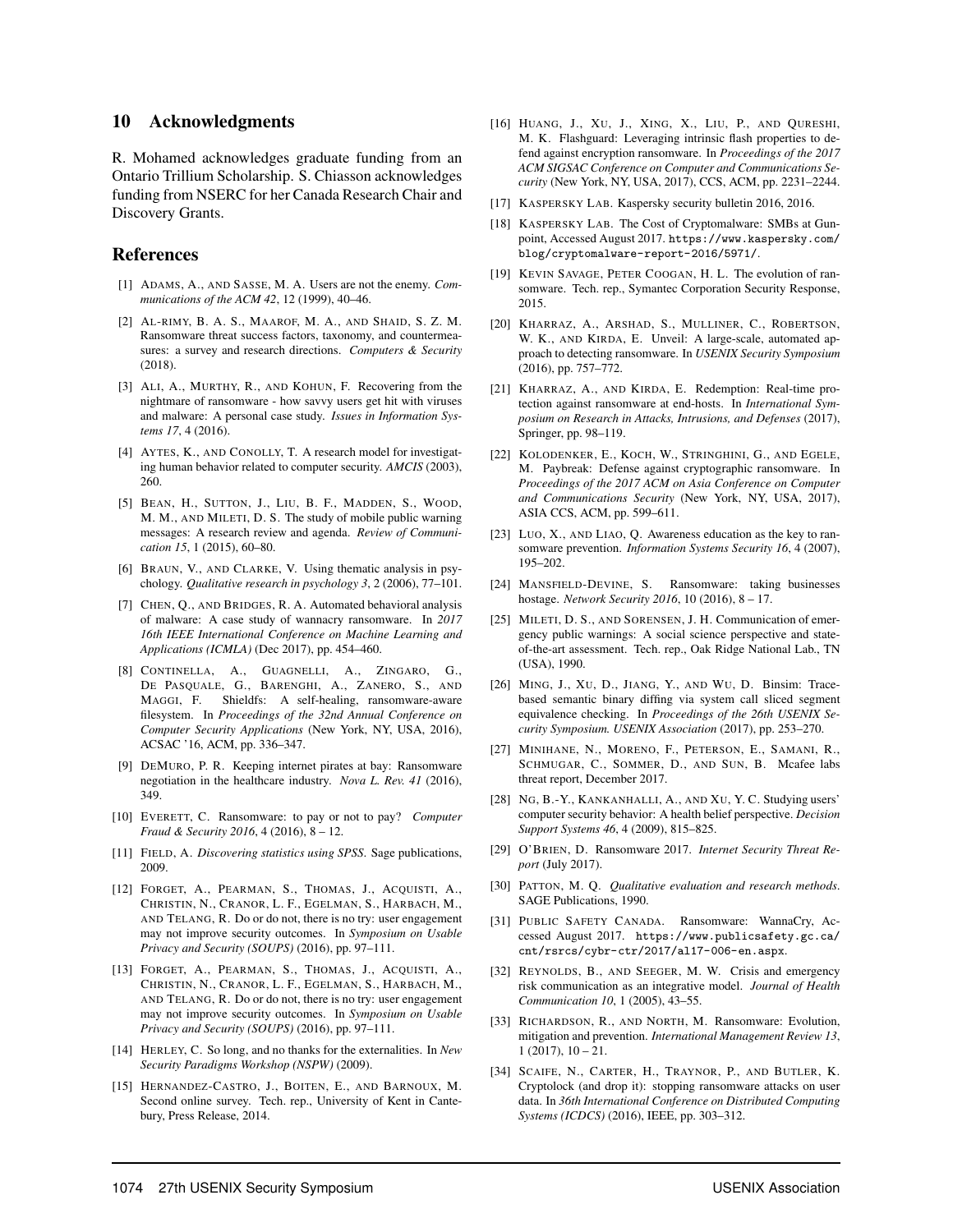- [35] SCAIFE, N., TRAYNOR, P., AND BUTLER, K. Making sense of the ransomware mess (and planning a sensible path forward). *IEEE Potentials 36*, 6 (Nov 2017), 28–31.
- [36] SHINDE, R., VAN DER VEEKEN, P., VAN SCHOOTEN, S., AND VAN DEN BERG, J. Ransomware: Studying transfer and mitigation. In *Computing, Analytics, and Security Trends (CAST)* (2016), IEEE, pp. 90–95.
- [37] SITTIG, D. F., AND SINGH, H. A socio-technical approach to preventing, mitigating, and recovering from ransomware attacks. *Applied Clinical Informatics 7*, 2 (2016), 624.
- [38] SOPHOS. The state of endpoint security today, 2018.
- [39] STOBERT, E., AND BIDDLE, R. The password life cycle: user behaviour in managing passwords. In *Symposium on Usable Privacy and Security (SOUPS)* (2014).
- [40] US-CERT. Alert (TA14-295A) Crypto Ransomware, Accessed August 2017. https://www.us-cert.gov/ncas/alerts/ TA14-295A.
- [41] VALACH, A. P. What to do after a ransomware attack. *Risk Management 63*, 5 (2016), 12.
- [42] VANIEA, K., AND RASHIDI, Y. Tales of software updates: The process of updating software. In *SIGCHI Conference on Human Factors in Computing Systems* (2016), ACM, pp. 3215–3226.
- [43] VANIEA, K. E., RADER, E., AND WASH, R. Betrayed by updates: how negative experiences affect future security. In *SIGCHI Conference on Human Factors in Computing Systems* (2014), ACM, pp. 2671–2674.
- [44] WHITTEN, A., AND TYGAR, J. D. Why Johnny Can't Encrypt: A Usability Evaluation of PGP 5.0. In *USENIX Security Symposium* (1999).

## A Interview Guide

These questions were a guide only. Interviews may have deviated if participants mentioned other relevant issues.

- 1. How did you find out about the network interruption? What did you do in response? Did you discuss with others? How did you feel?
- 2. How did you stay updated on the incident?
- 3. How did the incident affect you directly? How did it affect your work? your ability to communicate? your plans? Did you lose any data? Was your computer compromised? What impact has it had on you? What impact did it have on those around you?
- 4. Before this attack, what did you know about ransomware? Have you learned more about it? How did you get info?
- 5. Before this attack, what kind of security measures did you take? How often did you backup your data?
- 6. And now, after the attack, how have your security practices changed? How often do you back up your data now? How likely are you to follow the recommended security practices by [computing services]?
- 7. What was your overall impression of the severity of this attack? How many computers do you think were infected? Was any important data lost or compromised?
- 8. Should [university] pay the ransom in these situations? How much should they pay? Should they reveal what steps have been taken to recover data? If [university] paid, how likely is it that they would recover the data? If [university] did not pay, how likely is that they would recover the data?
- 9. What did you learn from this incident?
- 10. What could [university] have done differently once the attack occurred?
- 11. Do you have any other stories about your experiences with this attack that you would like to share? Or do you have any other thoughts youd like to share?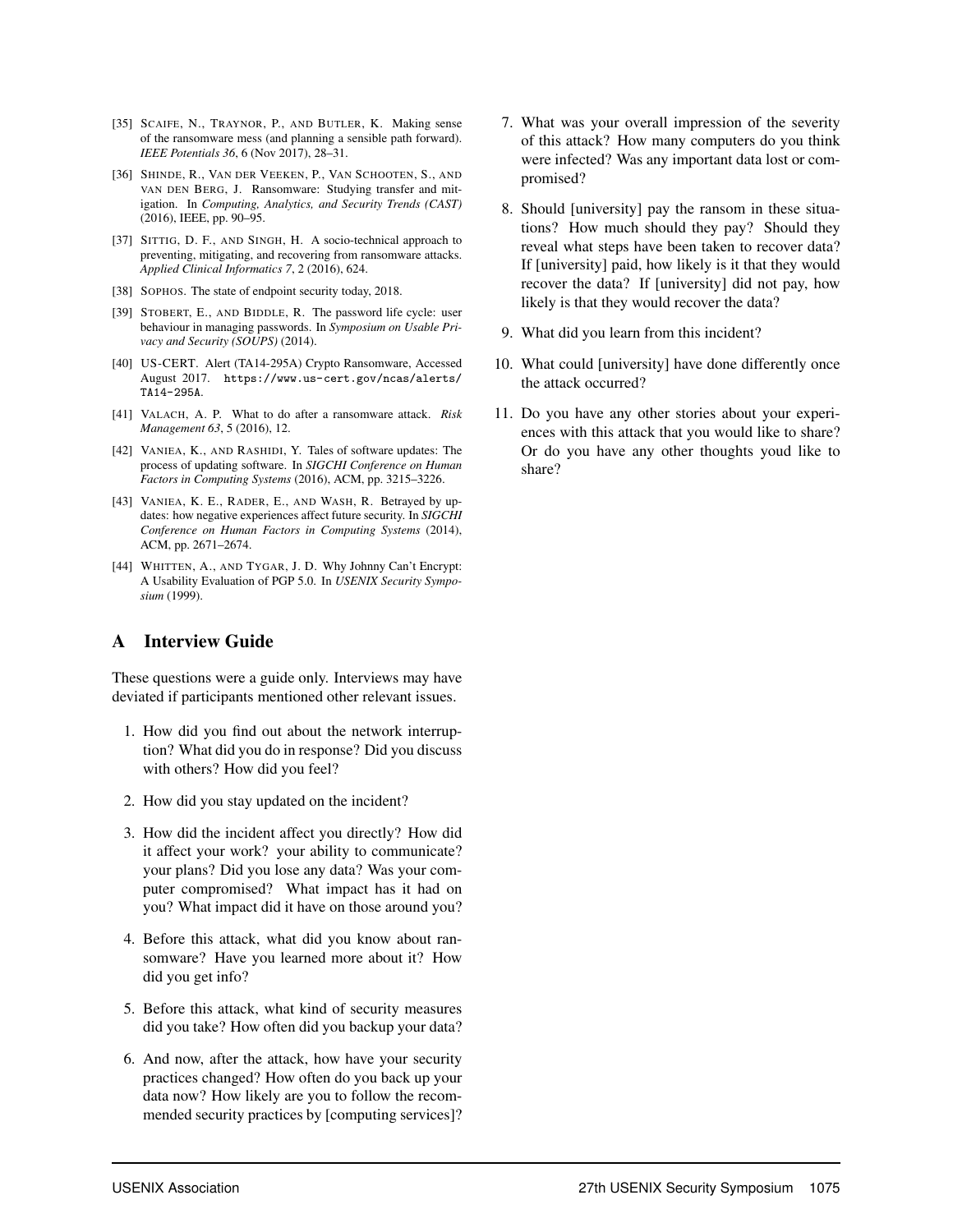## **B: Survey Questions**

- 1. If you remember, when did you first find out about the network interruption that occurred on [date] at [university]? (Please provide date and approximate time)
- 2. Describe how you first found out about the network interruption that occurred on [date] at [university].
- 3. How much do you agree with the following statement: When I first heard about the network interruption, I thought it was a regular network outage for the purpose of software upgrades or maintenance on [University's] network. (strongly disagree, somewhat disagree, neither agree nor disagree, somewhat agree, strongly Agree)
- 4. If you remember, when did you learn that the interruption was actually a cyberattack? (Please provide date and approximate time)
- 5. Describe how you first found out that the interruption was actually a cyberattack on the [university] network.
- 6. Describe how you felt when you found out about the cyberattack,
- 7. Describe the impact that the attack had on you.
- 8. Describe the impact that the attack had on your department.
- 9. How severe was the impact of the attack (very mild, somewhat mild, moderate, somewhat severe, very severe) [On you on the day of the attack / On you in the following days / On your department]
- 10. How were you affected by the cyberattack? Please select all that applies
	- a. My work computer was hacked
	- b. My personal computer was hacked
	- c. Unable to use [university] University's services (e.g., [LMS], [university] [admin site])
	- d. Unable to use [university]'s wireless network Loss of work or research data
	- e. Loss of personal data
	- f. My password(s) had to be changed I was not affected by the attack
	- g. Other:
- 11. If you lost data, were you able to recover it? How?
- 12. What were your greatest fears/worries with respect to this attack?
- 13. How long did it take for [university] to restore access to your essential services/computer(s)? (Less than 12 hours, 1 day, 2 days, 3 days, up to a week, Other: )
- 14. From your perspective, what could the IT staff improve/change for handling such attacks in the future?
- 15. This cyberattack has encouraged me to learn more about cybersecurity: (strongly disagree, somewhat disagree, neither agree nor disagree, somewhat agree, strongly Agree)
- 16. What is a ransomware attack?
- 17. What are bitcoins?
- 18. What do you think caused this specific attack at [university]?
- 19. How many computers do you think were infected at [university]? (provide a number representing your best estimate)
- 20. Do you think the university could have prevented this attack? (Yes, no)
- 21. [university] should pay the hacker(s) a ransom in exchange for having (strongly disagree, somewhat disagree, neither agree nor disagree, somewhat agree, strongly Agree) [all the infected computers unlocked / only computers containing important files unlocked]
- 22. What is the maximum that the university should pay in such circumstances? [Per computer (in dollars) / In total (in dollars)]
- 23. How likely is it that the hacker(s) unlock the files after having received the requested payment/ransom? (Very unlikely, somewhat unlikely, neither likely or unlikely, somewhat likely, very likely)
- 24. How likely is it that [university] willregain accessto locked files without paying the ransom or restoring from backup? (Very unlikely, somewhat unlikely, neither likely or unlikely, somewhat likely, very likely)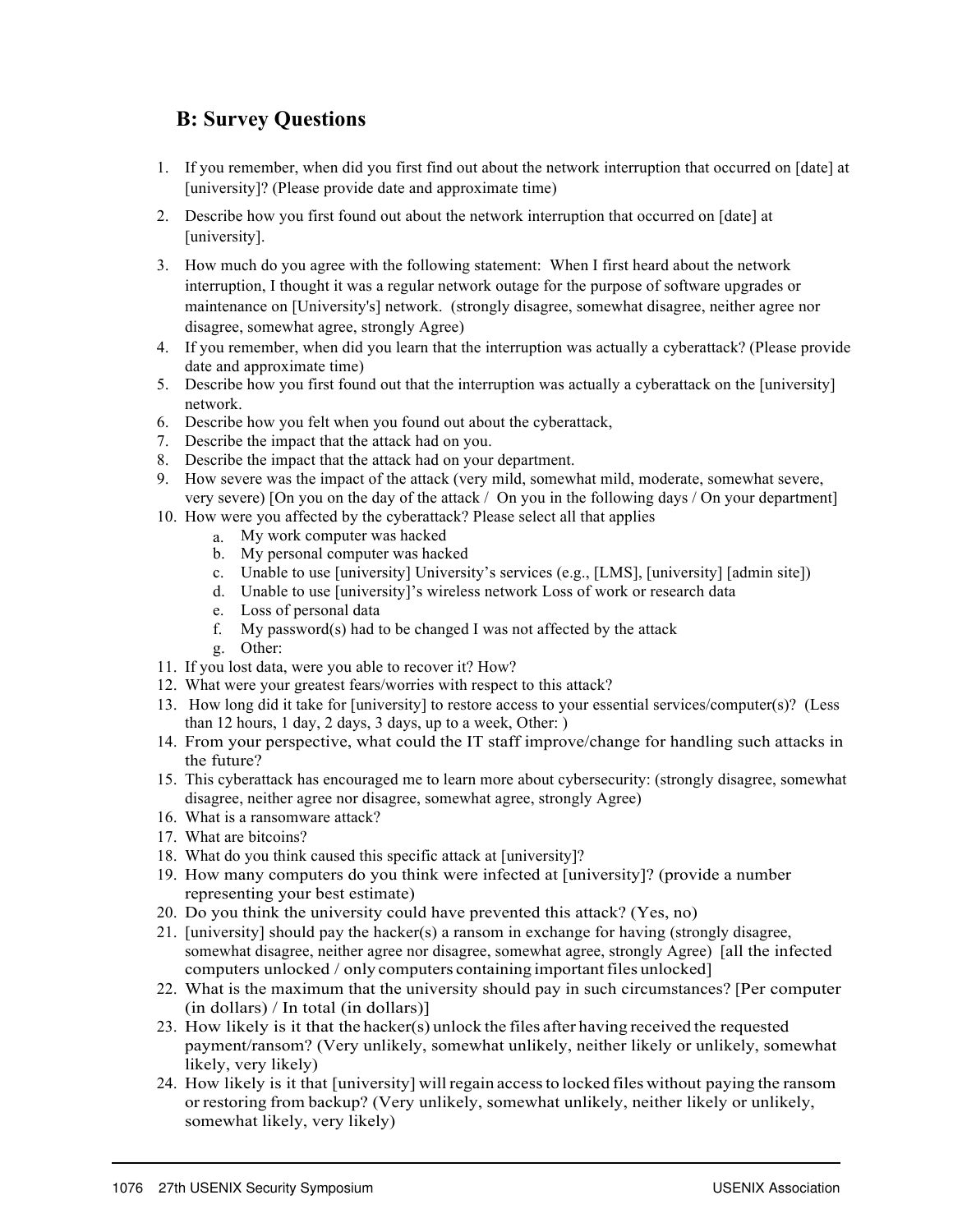- 25. How easy is it: for a hacker(s) to carry out ransomware attacks? (very difficult, somewhat difficult, neither easy nor difficult, somewhat easy, very easy)
- 26. In the monthsleading up to the attack (before you knew about the attack), which actions did you take to protect yourself from cyberattacks?
- 27. In the 24 hours immediately after the attack, which of these did you do? (Yes, No, N/A)
	- a. Run antivirus software
	- b. Update antivirus software Backup data
	- c. Disconnect from [university]'s wireless network
	- d. Disconnect from [university]'s wired network
	- e. Turn off computers running Windows
	- f. Turn off computers running Mac  $OS$
	- g. Turn off computers running Linux
	- h. Turn off mobile devices
	- i. Change passwords
	- j. Stop using [university] services (e.g., [LMS], [university] [admin site])
	- k. Other
- 28. After the cyberattack at [university], how have your security practices changed?
- 29. How often did you backup your data [before/now, after] the attack? (Every day, 2-3 times per week, once a week, 2-3 times per month, once a month, less than once a month, never, other)
- 30. [Before/During/After] the attack: How likely did you think it was that the following would be hacked/compromised? (Very unlikely, somewhat unlikely, neither likely or unlikely, somewhat likely, very likely)
	- a. My work data
	- b. My personal information/data
	- c. My [university] laptop
	- d. My personal computer/laptop
	- e. My mobile devices
	- f. Our department's data
	- g. Our department's computers
	- h. [University]'s services
- 31. How confident did/do you feel about [university]'s ability to protect your data on their network? (very doubtful, somewhat doubtful, neither confident nor doubtful, somewhat confident, very confident) [Before the attack / During the attack / Now, after the attack]
- 32. How secure did/do you feel being connected to [university]'s wireless network? (very insecure, somewhat insecure, neither secure nor insecure, somewhat secure, very secure) [Before the attack / During the attack / Now, after the attack]
- 33. How likely were/are you to follow advice from the IT staff on how to protect your systems? Very unlikely, somewhat unlikely, neither likely or unlikely, somewhat likely, very likely) [Before the attack / During the attack / Now, after the attack]
- 34. How familiar were/are you with ransomware attacks? (Not familiar at all, slightly familiar, moderately familiar, very familiar, extremely familiar) [Before the attack / Now, after the attack]
- 35. How worried were/are you about cybersecurity attacks? (Not at all worried, somewhat not worried, neutral, somewhat worried, very worried) [Before the attack / Now, after the attack]
- 36. How did you get updates about the status of the cyberattack? Please select all that apply
	- a. Checked [university]'s website